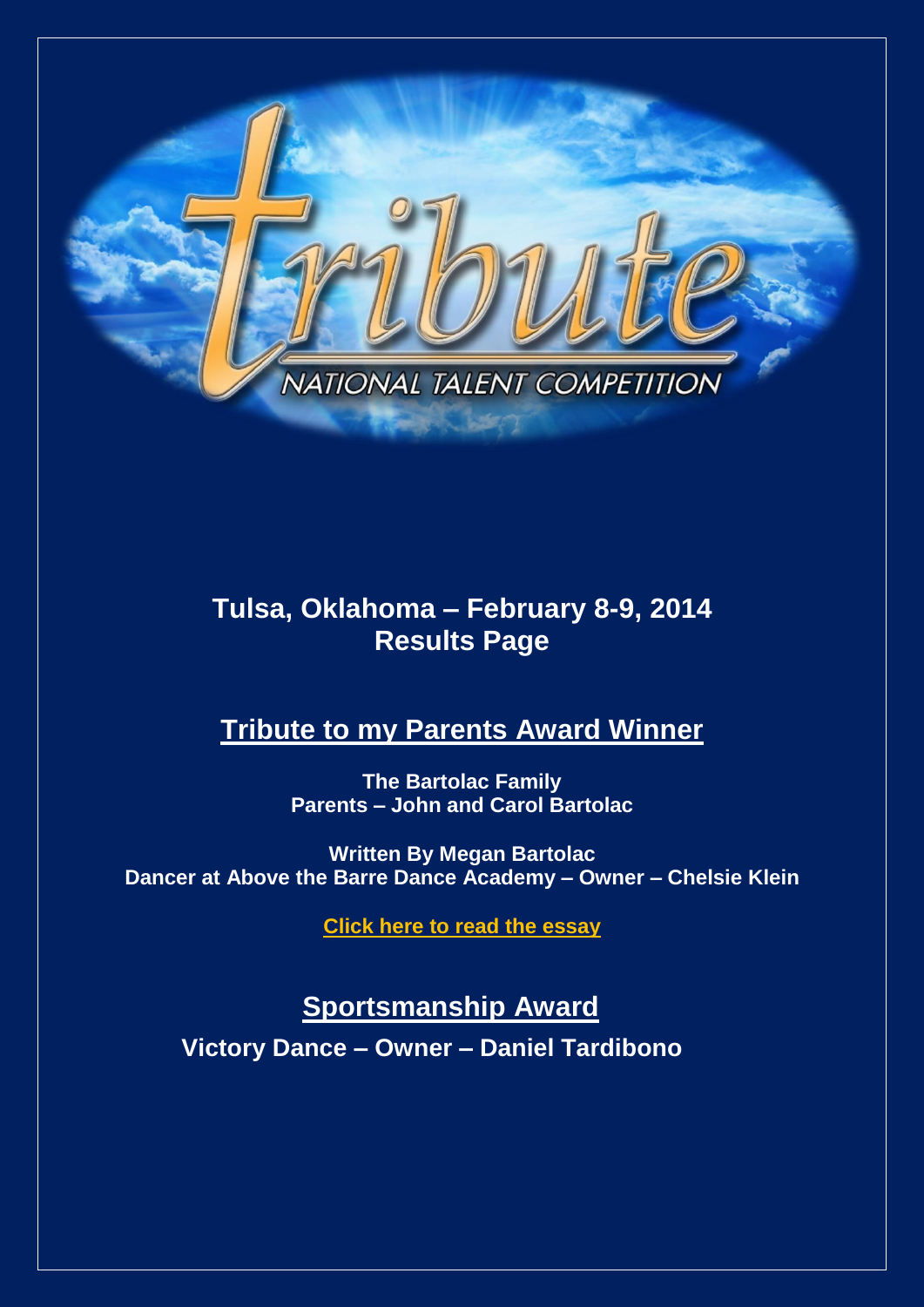### **Saturday, February 8th, 2014**

#### **Petite Solo Honor Level**

**1st Place - Madelyn Cunningham - Tap - Patti Parrish School of Dance 2nd Place - Mackenzie Jaffee - Musical Theater - Patti Parrish School of Dance 3rd Place - Marisol Martinez - Jazz - Extension Dance Academy 4th Place - Elise Tyler - Jazz - Above the Barre Dance Academy 5th Place - Sophia Tardibono - Musical Theater - Victory Dance 6th Place - Ashley Teter - Musical Theater - Victory Dance 7th Place - Gage McCoy - Hip Hop - Infinity Dance Academy 8th Place - Ashton Buckner - Jazz - Patti Parrish School of Dance 9th Place - Ava Gravitt - Lyrical - Top Hat Talent 10th Place - Kylie Yocham - Jazz - Patti Parrish School of Dance Petite Solo Supreme Level 1st Place - Cambrie Larsen - Jazz - Above the Barre Dance Academy 2nd Place - Mckinlee Dyro - Jazz - Above the Barre Dance Academy 3rd Place - Whitney Fearing - Jazz - Ann's PAC 4th Place - Campbell Wilson - Contemporary - Ann's PAC 5th Place - Britney Little - Jazz - Above the Barre Dance Academy 6th Place - Ella Robinson - Musical Theater - Above the Barre Dance Academy 7th Place - Melanie Wills - Open - Patti Parrish School of Dance 8th Place - Neveah Knight - Jazz - Top Hat Talent**

# **Honor Level Special Awards**

**Mr. Tribute Winner (Petite) Gage McCoy - Infinity Dance Academy Miss Tribute 2nd Runner Up (Petite) Ashley Teter - Victory Dance Miss Tribute 1st Runner Up (Petite) Mackenzie Jaffee - Patti Parrish School of Dance Miss Tribute Winner (Petite) Madelyn Cunningham - Patti Parrish School of Dance Costume 2nd Runner Up (Petite) Natalie Bryant - Rhythm Alley Dance Costume 1st Runner Up (Petite) Ava Gravitt - Top Hat Talent**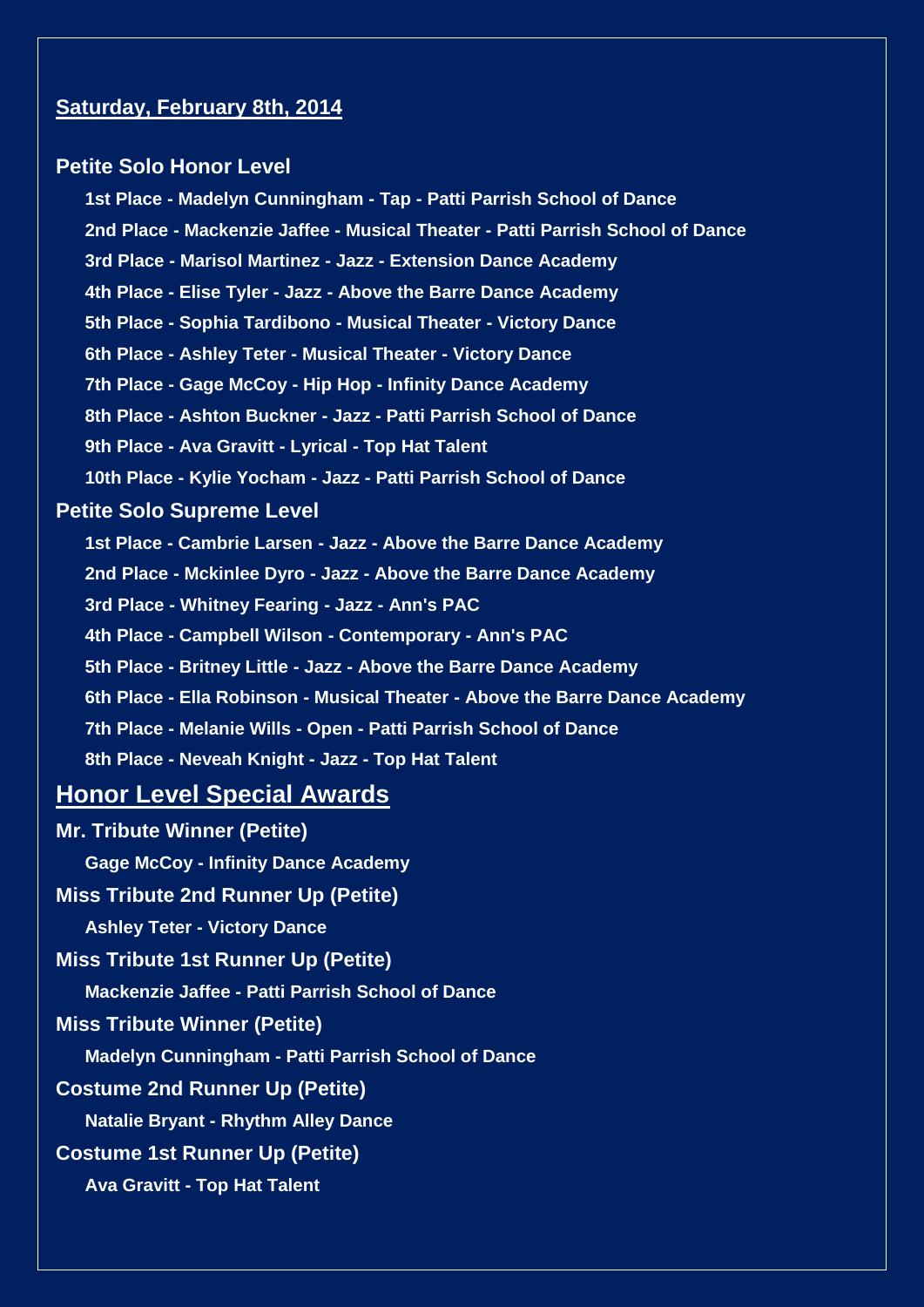**Costume Winner (Petite) Elise Tyler - Above the Barre Dance Academy Supreme Level Special Awards Miss Tribute 2nd Runner Up (Petite) Campbell Wilson - Ann's PAC Miss Tribute 1st Runner Up (Petite) Mckinlee Dyro - Above the Barre Dance Academy Miss Tribute Winner (Petite) Cambrie Larsen - Above the Barre Dance Academy Costume 2nd Runner Up (Petite) Whitney Fearing - Ann's PAC Costume 1st Runner Up (Petite) Britney Little - Above the Barre Dance Academy Costume Winner (Petite) Ella Robinson - Above the Barre Dance Academy Junior Solo Honor Level 1st Place - Olivia Whitenack - Musical Theater - Above the Barre Dance Academy 2nd Place - Emma Slack - Jazz - Ann's PAC 3rd Place - Analisa Wilson - Jazz - Victory Dance 4th Place - Nicole Westrope - Lyrical - Above the Barre Dance Academy 5th Place - Remi Campbell - Tap - Patti Parrish School of Dance 6th Place - Torrance Yarnell - Jazz - Ann's PAC 7th Place - Olivia Chrisman - Lyrical - Above the Barre Dance Academy 8th Place - Harlie Leep - Lyrical - Victory Dance 9th Place - Brooke Cerda - Jazz - Victory Dance 10th Place - Gracy Price - Jazz - Patti Parrish School of Dance Junior Solo Supreme Level 1st Place - Jiani Osborn - Lyrical - Above the Barre Dance Academy 2nd Place - Crosby Mills - Jazz - Ann's PAC 3rd Place - Kirstyn Gaupp - Jazz - Above the Barre Dance Academy 4th Place - Aspen Nell - Jazz - Above the Barre Dance Academy 5th Place - Ashley Geer - Acro/Gym - Above the Barre Dance Academy 6th Place - Olivia Thomas - Jazz - Above the Barre Dance Academy 7th Place - Lauren Bennett - Jazz - Above the Barre Dance Academy 8th Place - Samantha Noto - Jazz - Ann's PAC 9th Place - Claire Maddox - Jazz - Above the Barre Dance Academy**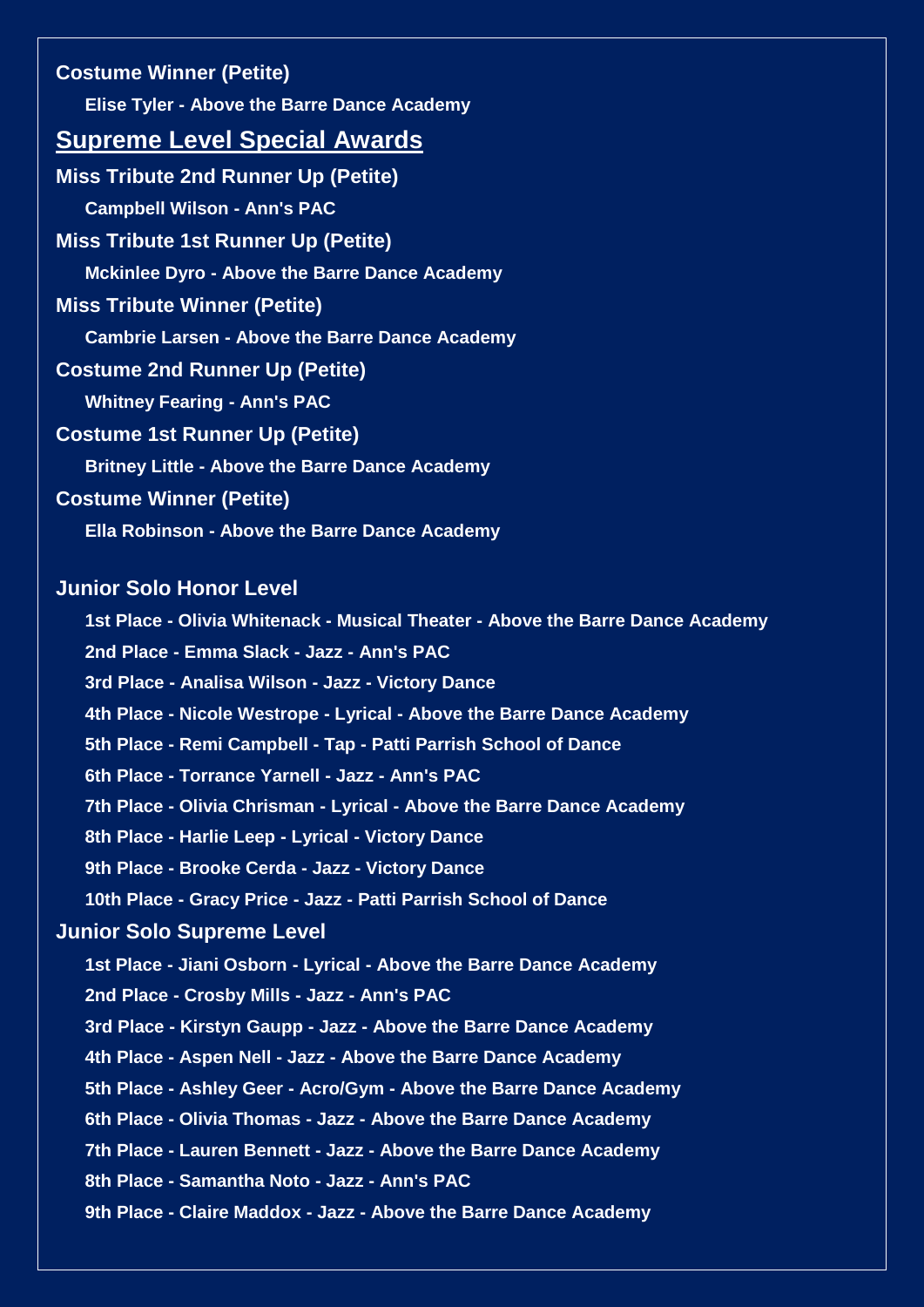| 10th Place - Coco Chanel Bullock - Contemporary - Ann's PAC        |
|--------------------------------------------------------------------|
| <b>Honor Level Special Awards</b>                                  |
| <b>Miss Tribute 2nd Runner Up (Junior)</b>                         |
| <b>Remi Campbell - Patti Parrish School of Dance</b>               |
| <b>Miss Tribute 1st Runner Up (Junior)</b>                         |
| <b>Emma Slack - Ann's PAC</b>                                      |
| <b>Miss Tribute Winner (Junior)</b>                                |
| <b>Olivia Whitenack - Above the Barre Dance Academy</b>            |
| <b>Costume 2nd Runner Up (Junior)</b>                              |
| <b>Emma Slack - Ann's PAC</b>                                      |
| <b>Costume 1st Runner Up (Junior)</b>                              |
| <b>Olivia Whitenack - Above the Barre Dance Academy</b>            |
| <b>Costume Winner (Junior)</b>                                     |
| <b>Torrance Yarnell - Ann's PAC</b>                                |
| <b>Supreme Level Special Awards</b>                                |
| <b>Mr. Tribute Winner (Junior)</b>                                 |
| <b>Cyrus Shahbazi - Victory Dance</b>                              |
| <b>Miss Tribute 2nd Runner Up (Junior)</b>                         |
| <b>Crosby Mills - Ann's PAC</b>                                    |
| <b>Miss Tribute 1st Runner Up (Junior)</b>                         |
| <b>Aspen Nell - Above the Barre Dance Academy</b>                  |
| <b>Miss Tribute Winner (Junior)</b>                                |
| Jiani Osborn - Above the Barre Dance Academy                       |
| <b>Costume 2nd Runner Up (Junior)</b>                              |
| <b>Lauren Bennett - Above the Barre Dance Academy</b>              |
| <b>Costume 1st Runner Up (Junior)</b>                              |
| Kirstyn Gaupp - Above the Barre Dance Academy                      |
| <b>Costume Winner (Junior)</b>                                     |
| <b>Crosby Mills - Ann's PAC</b>                                    |
| <b>Teen Solo Honor Level</b>                                       |
| 1st Place - Makenzie McCormick - Jazz - Extension Dance Academy    |
| 2nd Place - Alyssa Emert - Open - Victory Dance                    |
| 3rd Place - Grace Hunziker - Musical Theater - Rhythm Alley Dance  |
| 4th Place - Laura French - Lyrical - Patti Parrish School of Dance |
| 5th Place - Alexxys Britton - Open - Rhythm Alley Dance            |

**6th Place - Sydney Flynn - Contemporary - Rhythm Alley Dance**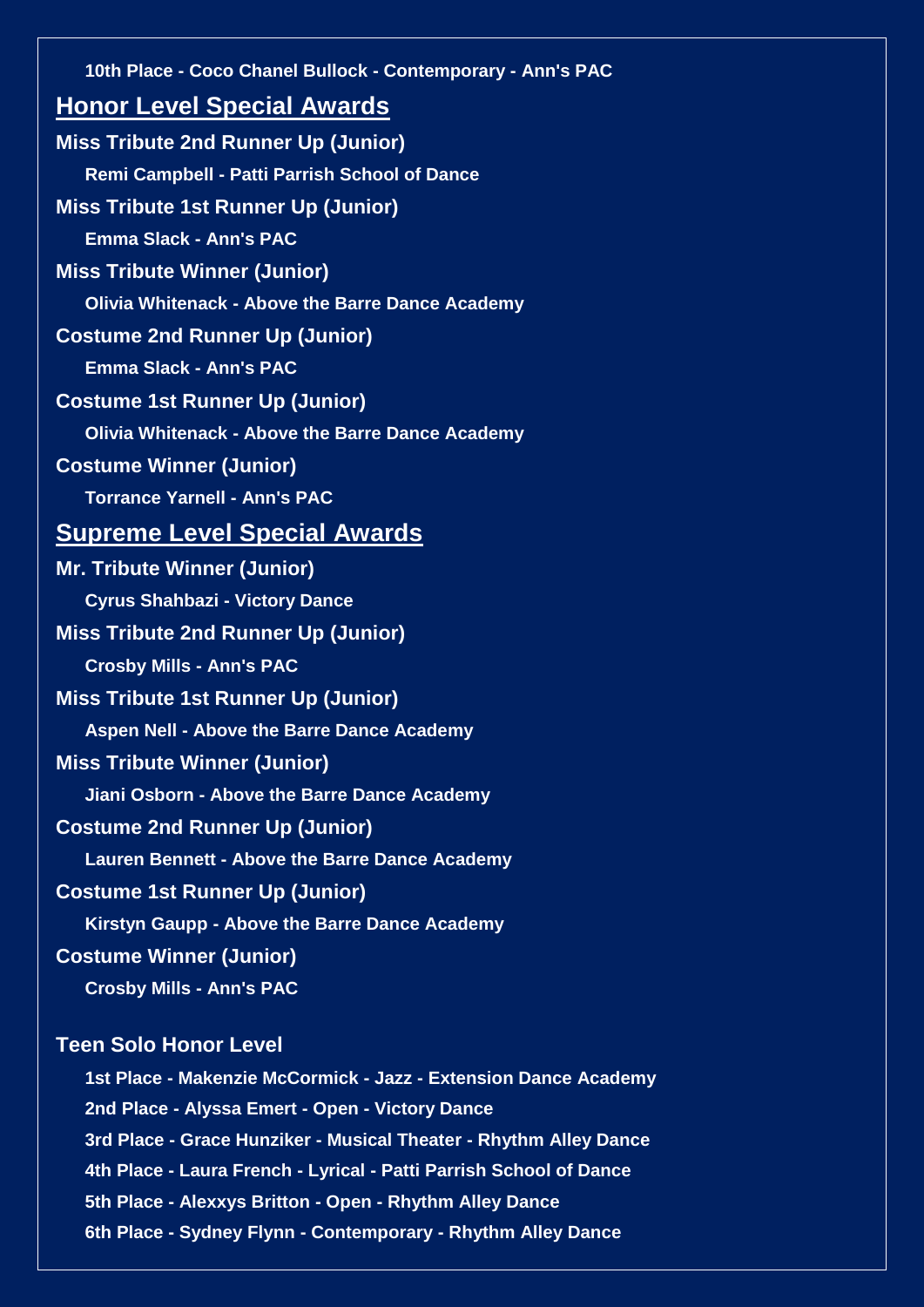**7th Place - Lauren Johnson - Jazz - Top Hat Talent Teen Solo Supreme Level 1st Place - Jade Osborn - Contemporary - Above the Barre Dance Academy 2nd Place - Kelly Long - Open - Above the Barre Dance Academy 3rd Place - Hannah Hopkins - Jazz - Ann's PAC 4th Place - Lilyanna Riederer - Lyrical - Above the Barre Dance Academy 5th Place - Lexi Jones - Contemporary - Ann's PAC 6th Place - Hailey Fearing - Lyrical - Ann's PAC 7th Place - Devin Curley - Open - Above the Barre Dance Academy 8th Place - Hailey Anderson - Contemporary - Ann's PAC 9th Place - Gabby Thomas - Lyrical - Above the Barre Dance Academy 10th Place - Kennedi Dyro - Jazz - Above the Barre Dance Academy Honor Level Special Awards Miss Tribute 2nd Runner Up (Teen) Alexxys Britton - Rhythm Alley Dance Miss Tribute 1st Runner Up (Teen) Grace Hunziker - Rhythm Alley Dance Miss Tribute Winner (Teen) Makenzie McCormick - Extension Dance Academy Costume 2nd Runner Up (Teen) Lauren Johnson - Top Hat Talent Costume 1st Runner Up (Teen) Makenzie McCormick - Extension Dance Academy Costume Winner (Teen) Grace Hunziker - Rhythm Alley Dance Supreme Level Special Awards Miss Tribute 2nd Runner Up (Teen) Hailey Fearing - Ann's PAC Miss Tribute 1st Runner Up (Teen) Kelly Long - Above the Barre Dance Academy Miss Tribute Winner (Teen) Jade Osborn - Above the Barre Dance Academy Costume 2nd Runner Up (Teen) Hailey Anderson - Ann's PAC Costume 1st Runner Up (Teen) Devin Curley - Above the Barre Dance Academy**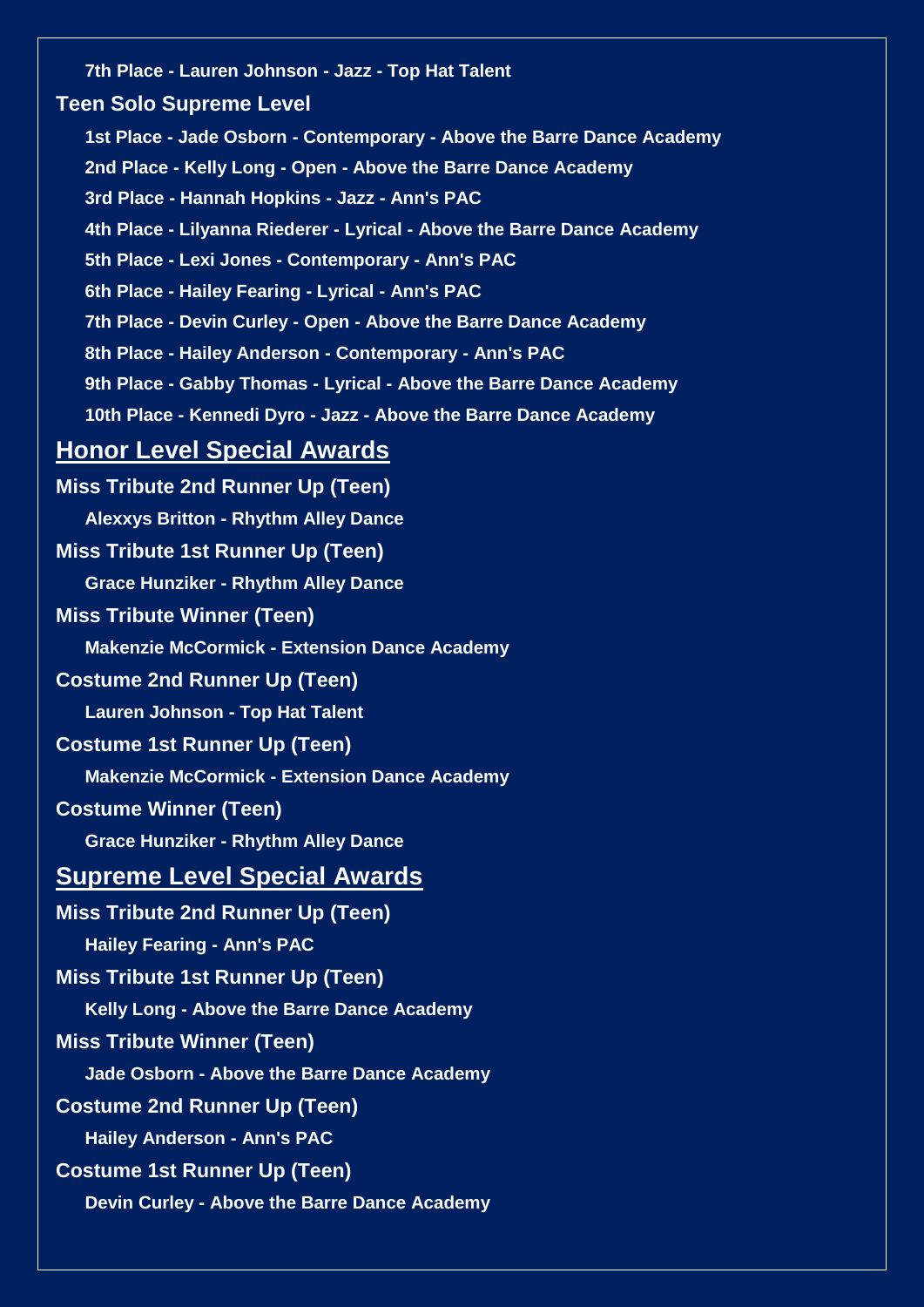# **Costume Winner (Teen)**

**Lilyanna Riederer - Above the Barre Dance Academy**

#### **Senior Solo Honor Level**

**1st Place - Lauren Baumert - Musical Theater - Above the Barre Dance Academy 2nd Place - Raquel Mayo - Jazz - Above the Barre Dance Academy 3rd Place - Sarah Smith - Contemporary - Above the Barre Dance Academy 4th Place - Emily Eggers - Lyrical - Rhythm Alley Dance 5th Place - Rebecca Atherton - Pointe - Extension Dance Academy Senior Solo Supreme Level 1st Place - Ashleigh Koenig - Contemporary - Above the Barre Dance Academy 2nd Place - Kylee Winters - Contemporary - Above the Barre Dance Academy 3rd Place - Koree Case - Lyrical - Above the Barre Dance Academy**

**4th Place - Lindsey Hailes - Open - Above the Barre Dance Academy**

**5th Place - Destane Doughty - Contemporary - Above the Barre Dance Academy**

**6th Place - Kelsey Nagel - Jazz - Above the Barre Dance Academy**

**7th Place - Jillian Buxton - Musical Theater - Top Hat Talent**

**8th Place - Erica Welch - Open - Top Hat Talent**

**9th Place - Sarah Glass - Lyrical - Above the Barre Dance Academy**

**10th Place - Sydney Poteet - Contemporary - Above the Barre Dance Academy**

# **Honor Level Special Awards**

**Miss Tribute 2nd Runner Up (Senior)**

**Raquel Mayo - Above the Barre Dance Academy**

**Miss Tribute 1st Runner Up (Senior)**

**Sarah Smith - Above the Barre Dance Academy**

### **Miss Tribute Winner (Senior)**

**Lauren Baumert - Above the Barre Dance Academy**

#### **Costume 2nd Runner Up (Senior)**

**Emily Eggers - Rhythm Alley Dance**

#### **Costume 1st Runner Up (Senior)**

**Lauren Baumert - Above the Barre Dance Academy**

### **Costume Winner (Senior)**

**Sarah Smith - Above the Barre Dance Academy**

# **Supreme Level Special Awards**

**Mr. Tribute Winner (Senior) Chris Angarola - Inspire Performing Arts**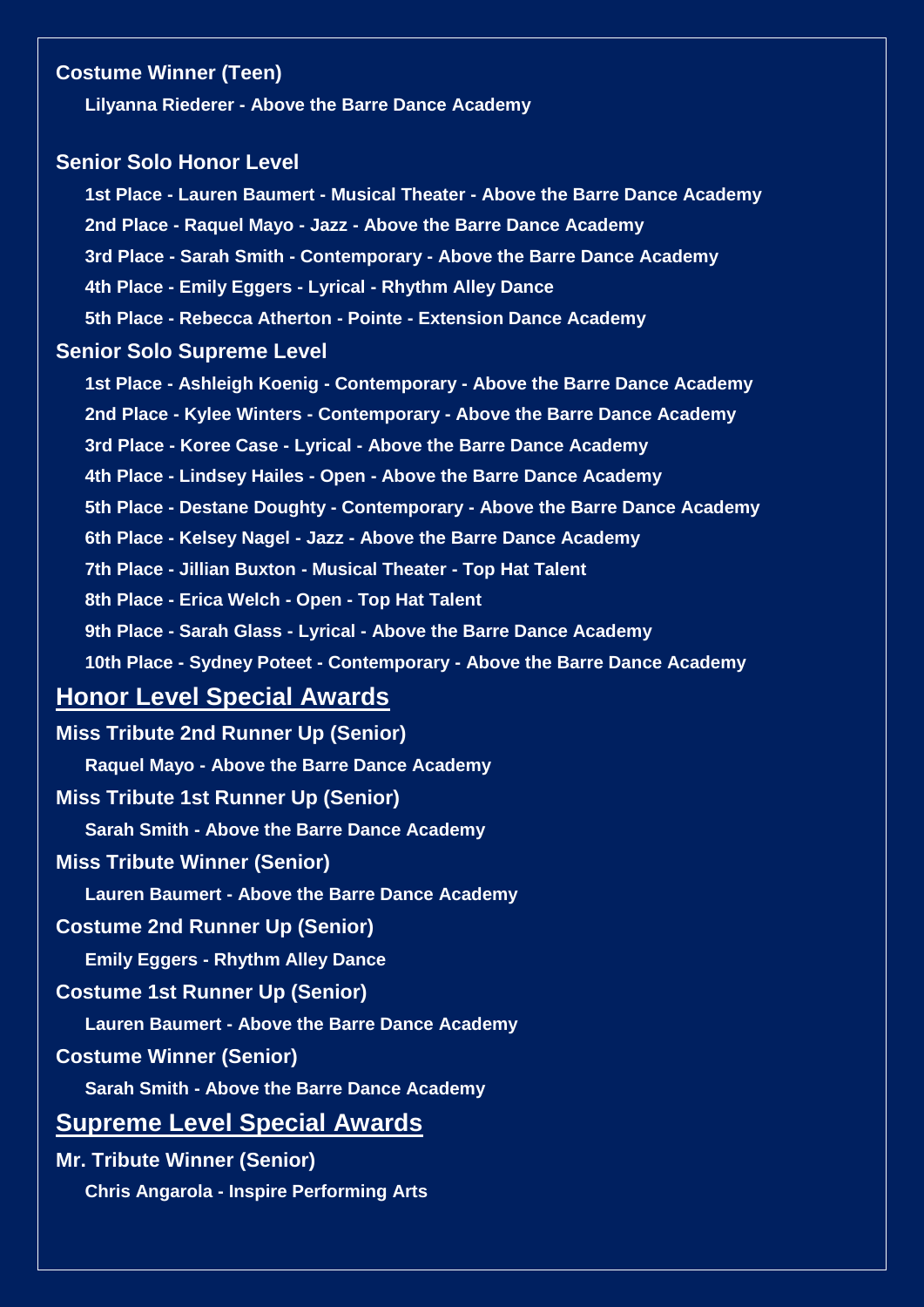**Miss Tribute 2nd Runner Up (Senior) Lindsey Hailes - Above the Barre Dance Academy Miss Tribute 1st Runner Up (Senior) Ashleigh Koenig - Above the Barre Dance Academy Miss Tribute Winner (Senior) Kylee Winters - Above the Barre Dance Academy Costume 2nd Runner Up (Senior) Kelsey Nagel - Above the Barre Dance Academy Costume 1st Runner Up (Senior) Kylee Winters - Above the Barre Dance Academy Costume Winner (Senior) Koree Case - Above the Barre Dance Academy**

# **Sunday, February 9th, 2014**

#### **Sportsmanship Award**

**Victory Dance – Owner – Daniel Tardibono**

# **Petite Duet/Trios Honor Level**

**1st Place - CAN'T STOP DANCIN' - Jazz - Top Hat Talent**

Adison Newman, Tatum Braun

**2nd Place - BEACH BABES - Jazz - Inspire Performing Arts**

Alexandra Yeager, Kaylee Shipman, Madalyn Bowman

**Petite Small Group/Small Group Extended Honor Level 1st Place - IN MY HEART - Lyrical - Victory Dance** Ashley Teter, Hannah Miller, Lilly Grace Tardibono, Lily Overholt, Sophia Tardibono **Petite Small Group/Small Group Extended Supreme Level 1st Place - RIVER - Lyrical - Above the Barre Dance Academy** Britney Little, Cambrie Larsen, Ella Robinson, Mckinlee Dyro **2nd Place - MY KIND OF GUY - Jazz - Above the Barre Dance Academy** Britney Little, Cambrie Larsen, Ella Robinson, Mckinlee Dyro **3rd Place - DIMPLES - Musical Theater - DMC Dance** Ashlyn Hendon, Chloe Smay, Isabella Cox, Justina Pagan, Parker Boles, Reagan Savage, Zoe Kalsu **4th Place - WHO'S GOT THE PAIN - Tap - Above the Barre Dance Academy** Britney Little, Cambrie Larsen, Ella Robinson, Mckinlee Dyro

# **Honor Level Special Awards**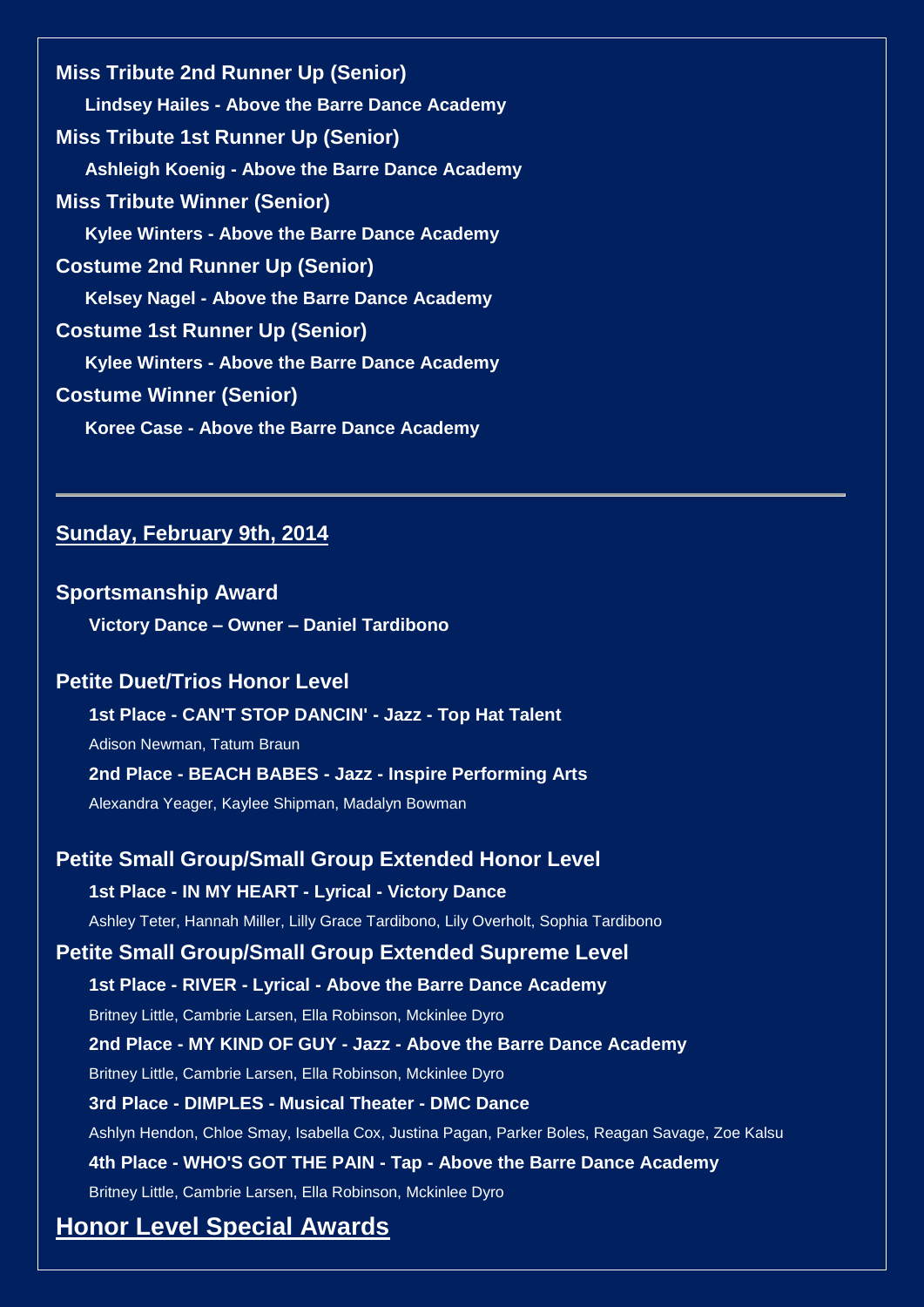# **The Judges Choice Award (Petite)**

**Lyrical Small Group - IN MY HEART - Victory Dance - Daniel Tardibono**

# **Choreography Award (Petite)**

**Lyrical Small Group - IN MY HEART - Victory Dance - Daniel Tardibono**

# **Supreme Level Special Awards**

# **Choreography Award (Petite)**

**Lyrical Small Group - RIVER - Above the Barre Dance Academy - Jennifer Jarman**

# **Petite Large Group/Large Group Extended Honor Level**

#### **1st Place - LET'S HEAR IT FOR THE BOY - Jazz - Extension Dance Academy**

Adalynn Ferguson, Alexis Rodriquez, Brianna Duffey, Hannah Anderson, Hannah Arthur, Isabella Solnok, Jillian Carder, Malarie Iwanenko, Marisol Martinez, Mia Rhoads, Trinity Butcher, Trinity McGathy

#### **2nd Place - BLAH BLAH CHA CHA - Musical Theater - Patti Parrish School of Dance**

Alyssa Cunningham, Ashton Buckner, Avery Kennedy, Breeana Bliss, Gracy Price, Hailey Roenner, Jaselyn Rossman, Jillian Remmington, Kaitlyn Johnson, Kylie Yocham, Maddie Braswell, Maddy Bonilla, Melanie Wills, Molly Poteet, Remi Campbell

#### **3rd Place - COME FOLLOW THE BAND - Tap - Patti Parrish School of Dance**

Addyson Abell, Blair Poteet, Bryce Lowry, Chloe Roberts, Elizabeth Trosper, Jimmi Antonucci, Kaylee Nickell, Mackenzie Jaffee, Madelyn Cunningham, Priya Vandra

#### **4th Place - SURF CRAZY - Jazz - Top Hat Talent**

Aaliyah Malone, Brynn Nguyen, Felicity Niwa, Hannah Waldron, Jennifer Jackson, Kalencia Roberts, Karlee Beach, Kennedy Willis, Klowie Lard, Lily VanSwearingen, Lydia Calhoun, Madison Dulle, Maelyn Smith, Mary-Grace McNutt, Rylee Carpenter, Shayli Bias, Sydney Anderson-Cullum, Zoey Wilmoth

# **Petite Large Group/Large Group Extended Supreme Level**

#### **1st Place - LET ME ENTERTAIN YOU - Jazz - Top Hat Talent**

Adisen Diaz, Adison Newman, Ava Mitro, Cailey Carson, Ella Echols, Halea Owens, Kamryn Flynt, Lexi Akers, Neveah Knight, Skylar Wiggins, Sydnee Kirchhoff

#### **2nd Place - MARDI GRAS - Tap - Top Hat Talent**

Adisen Diaz, Adison Newman, Ava Mitro, Cailey Carson, Ella Echols, Halea Owens, Kamryn Flynt, Lexi Akers, Neveah Knight, Skylar Wiggins, Sydnee Kirchhoff

#### **3rd Place - THE LONE RANGER - Ballet - Top Hat Talent**

Adisen Diaz, Adison Newman, Ava Mitro, Cailey Carson, Ella Echols, Halea Owens, Kamryn Flynt, Lexi Akers, Neveah Knight, Skylar Wiggins, Sydnee Kirchhoff

# **Honor Level Special Awards**

# **Choreography Award (Petite)**

**Musical Theater Large Group - BLAH BLAH CHA CHA - Patti Parrish School of Dance - Patti Parrish**

# **Supreme Level Special Awards**

# **Choreography Award (Petite)**

**Jazz Large Group - LET ME ENTERTAIN YOU - Top Hat Talent - Nikki Braun/Gina Henry**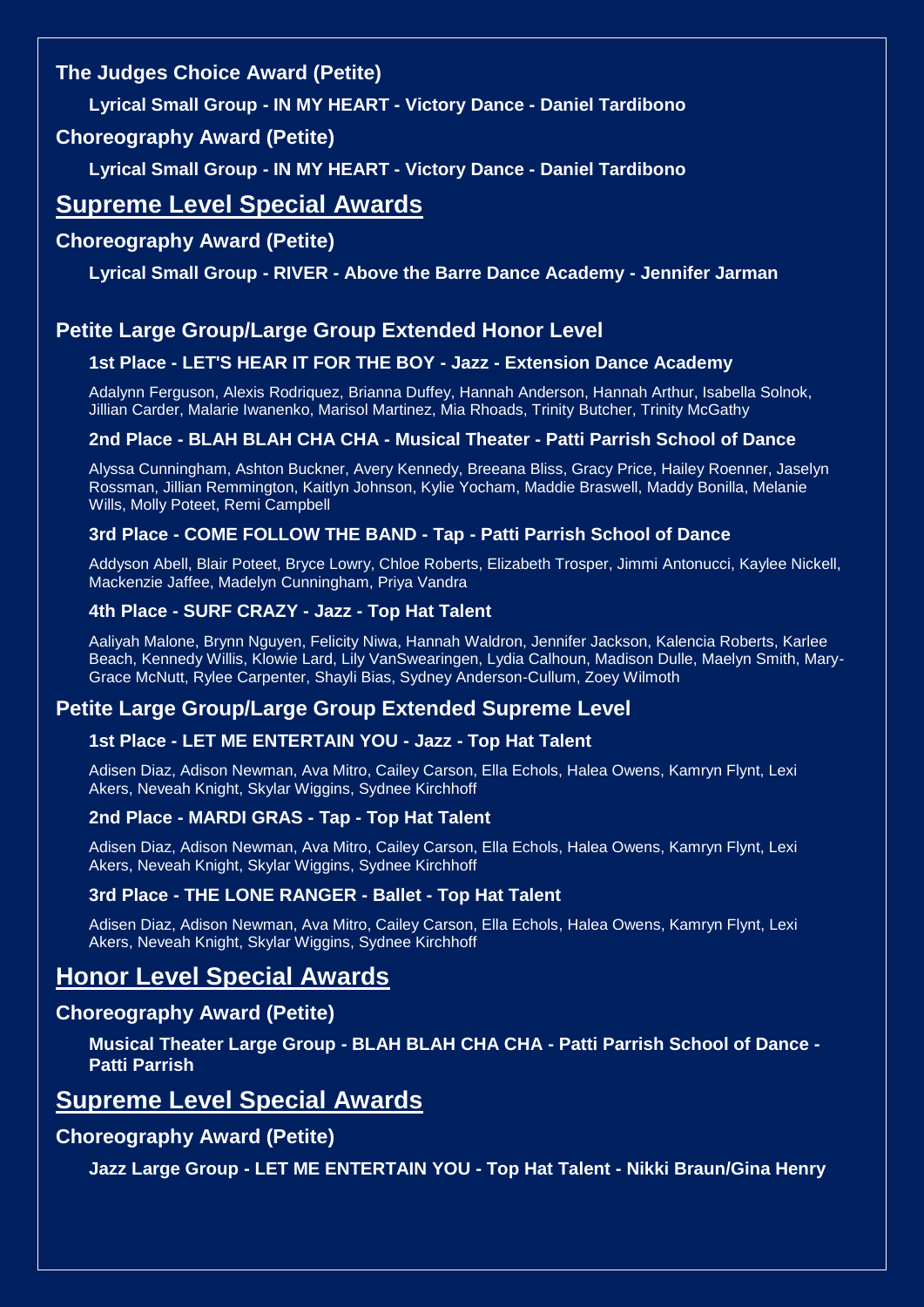# **Junior Duet/Trios Honor Level**

#### **1st Place - APPLAUSE - Jazz - Top Hat Talent**

Ella Trumbly, Karlee Beach

#### **Junior Duet/Trios Supreme Level**

**1st Place - HIT THE ROAD - Jazz - Above the Barre Dance Academy**

Claire Maddox, Olivia Thomas

# **2nd Place - SKIN - Contemporary - Above the Barre Dance Academy**

Kirstyn Gaupp, Lauren Bennett

#### **3rd Place - PUTTIN' ON THE RITZ - Musical Theater - Victory Dance**

Brooke Cerda, Cyrus Shahbazi

#### **4th Place - LITTLE BIRD - Jazz - Top Hat Talent**

Reagan Aduddell, Shelbi Cook

#### **5th Place - DOUBLE DUTCH BUS - Jazz - Extension Dance Academy**

Briley Turnham, Katye Jacobson

#### **6th Place - MY SONGS KNOW WHAT YOU DID IN THE DARK - Open - Top Hat Talent**

Alayna Kidd, Isabella Nelson

#### **7th Place - MASK OF ZORRO - Open - Victory Dance**

Alyssa Emert, Cyrus Shahbazi, Gracie McPhetridge

#### **8th Place - FASHION IS MY KRYPTONITE - Jazz - Top Hat Talent**

Skylar Wiggins, Sydnee Kirchhoff

# **Junior Small Group/Small Group Extended Honor Level**

#### **1st Place - NO CAN DO - Jazz - Above the Barre Dance Academy**

Jillian Kiefer, Jordan Schneider, Mia Barkyoumb, Nicole Westrope, Olivia Chrisman, Olivia Thomas, Olivia **Whitenack** 

#### **2nd Place - SMILE - Lyrical - Above the Barre Dance Academy**

Alicia Brown, Jordan Schneider, Mia Barkyoumb, Nicole Westrope, Olivia Chrisman, Olivia Thomas, Olivia **Whitenack** 

#### **3rd Place - JUMP - Jazz - Extension Dance Academy**

Briley Turnham, Brooklyn Myrick, Camila Pallares, Daniela Pallares, Katelynn Gilleland, Katherine Kelly, Katye Jacobson, Marlee Ray, Reegan Kallin

#### **4th Place - BOP TILL YOU DROP - Tap - Patti Parrish School of Dance**

Alexis Lewis, Amiya Perritt, Ashley Johnson, Ashton Self, Katelyn Pggemeyer, Katie Hayes, Lyndsey Lewis

# **Junior Small Group/Small Group Extended Supreme Level**

#### **1st Place - QUEEN OF THE NIGHT - Jazz - Above the Barre Dance Academy**

Ashley Geer, Aspen Nell, Claire Maddox, Kirstyn Gaupp, Lauren Bennett

#### **2nd Place - COME BY FIRE - Lyrical - Above the Barre Dance Academy**

Ashley Geer, Aspen Nell, Claire Maddox, Kirstyn Gaupp, Lauren Bennett

#### **3rd Place - FEELS LIKE THE END - Contemporary - Above the Barre Dance Academy**

Ashley Geer, Aspen Nell, Claire Maddox, Katelyn Petry, Kennedi Dyro, Kirstyn Gaupp, Lauren Bennett, Olivia Thomas, Sarah McGuyer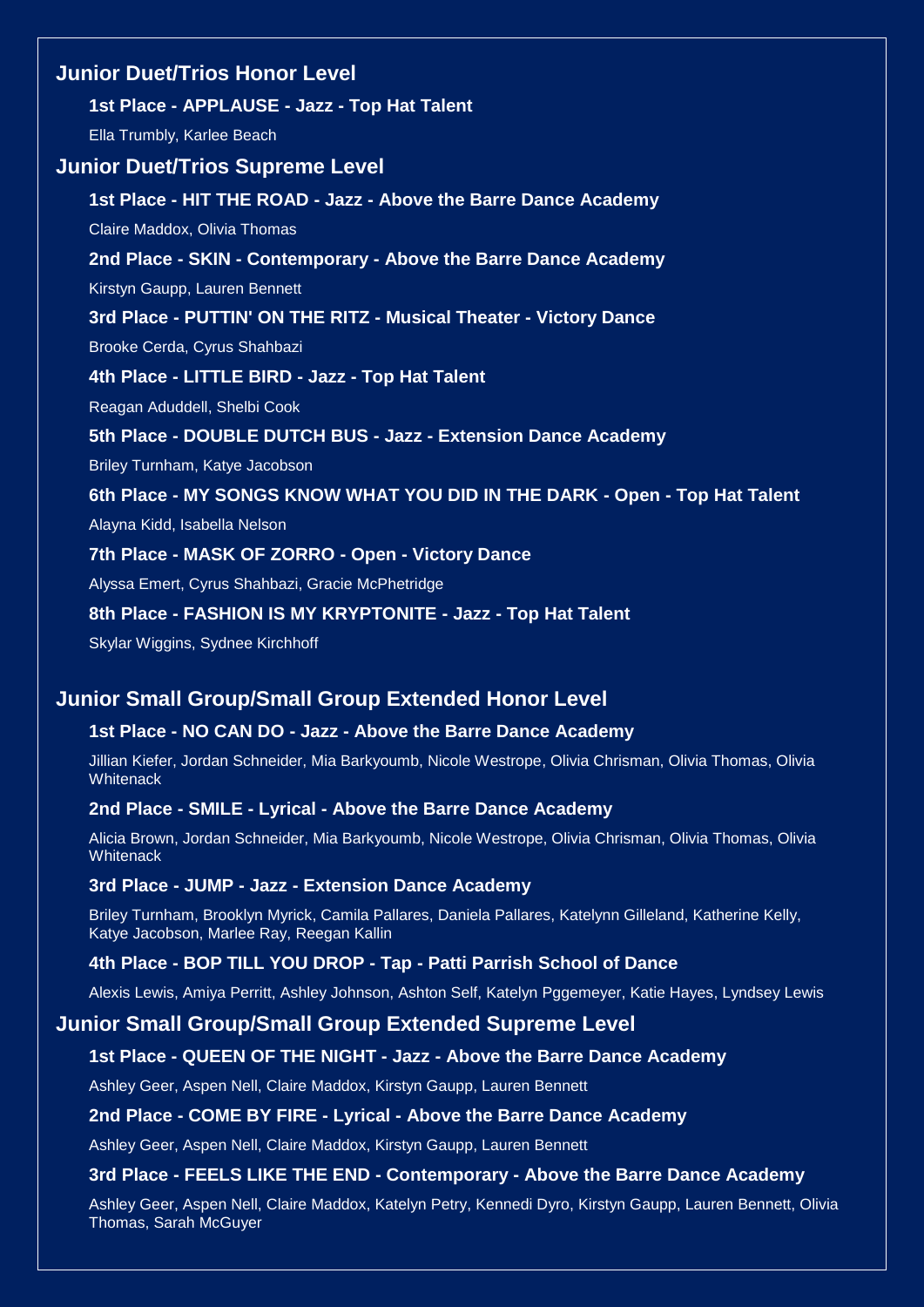#### **4th Place - GIRLZ - Hip Hop - Above the Barre Dance Academy**

Alicia Brown, Ashley Geer, Aspen Nell, Kennedi Dyro, Kirstyn Gaupp, Lauren Bennett, Nicole Westrope, Sarah McGuyer

#### **5th Place - ANY OTHER NAME - Open - Victory Dance**

Analisa Wilson, Brooke Cerda, Cyrus Shahbazi, Harlie Leep, Isabela Rickman, Rosario Truoccolo

#### **6th Place - HOME IS IN YOUR HEART - Lyrical - Top Hat Talent**

Alayna Kidd, Carina Diaz, Hanna Kennedy, Isabella Nelson, Landry Kimzey, Lillian Ko, Maddie Shaw, Sydni Sanders, Whitney Pierce

#### **7th Place - INDIANS! - Musical Theater - Victory Dance**

Analisa Wilson, Brooke Cerda, Cyrus Shahbazi, Harlie Leep, Isabela Rickman, Rosario Truoccolo

#### **8th Place - SASSY - Hip Hop - Top Hat Talent**

Alayna Kidd, Carina Diaz, Isabella Nelson, Lexi Akers, Linzey Cole, Lizette Torres, Madison Launer, Sydni Sanders, Whitney Pierce

#### **9th Place - MAMA'S BROKEN HEART - Clogging - Top Hat Talent**

Alayna Kidd, Lauren Adams, Sydni Sanders, Vivian Taylor, Whitney Pierce

#### **10th Place - SWING SWEET PUSSYCAT - Jazz - Top Hat Talent**

Carina Diaz, Lillian Ko, Linzey Cole, Lizette Torres, Maddie Shaw, Sydni Sanders

# **Honor Level Special Awards**

# **Choreography Award (Junior)**

**Jazz Small Group - NO CAN DO - Above the Barre Dance Academy - Jennifer Jarman**

# **Supreme Level Special Awards**

#### **Choreography Award (Junior)**

**Jazz Small Group - QUEEN OF THE NIGHT - Above the Barre Dance Academy - Jennifer Jarman**

# **Junior Large Group/Large Group Extended Honor Level**

#### **1st Place - JET SET - Musical Theater - Patti Parrish School of Dance**

Arianna Henderson, Cierah Jones, Gracie Folger, Jayda Lynn, Liddy Lawrence, Mackayla Bullinger, Morgan Looney, Raylee Bussey, Ryanne Spencer, Savana McCabe

#### **2nd Place - WE RUN THIS - Hip Hop - Patti Parrish School of Dance**

Alyssa Cunningham, Ashley Johnson, Ashton Buckner, Ashton Self, Avery Kennedy, Breeana Bliss, Gracy Price, Hailey Roenner, Jaselyn Rossman, Jillian Remmington, Kaitlyn Johnson, Katie Hayes, Kylie Yocham, Lyndsey Lewis, Melanie Wills

# **Junior Large Group/Large Group Extended Supreme Level**

### **1st Place - WHAT IS LOVE - Open - Above the Barre Dance Academy**

Ashley Geer, Aspen Nell, Claire Maddox, Gabby Thomas, Jiani Osborn, Kelly Long, Kennedi Dyro, Kirstyn Gaupp, Lauren Bennett, Rachel Schneider, Sarah McGuyer

#### **2nd Place - MAYHEM - Tap - Above the Barre Dance Academy**

Devin Curley, Gabby Thomas, Katelyn Petry, Kennedi Dyro, Kirstyn Gaupp, Lauren Bennett, Mackenzie Nagel, Nicole Westrope, Olivia Thomas, Sarah McGuyer

#### **3rd Place - DO NOT PASS ME BY - Jazz - Victory Dance**

Abby Tardibono, Alyssa Emert, Analisa Wilson, Brooke Cerda, Caitlyn Hankins, Gracie McPhetridge, Lindsey Luker, Lori Luker, Micah Pennington, Rosario Truoccolo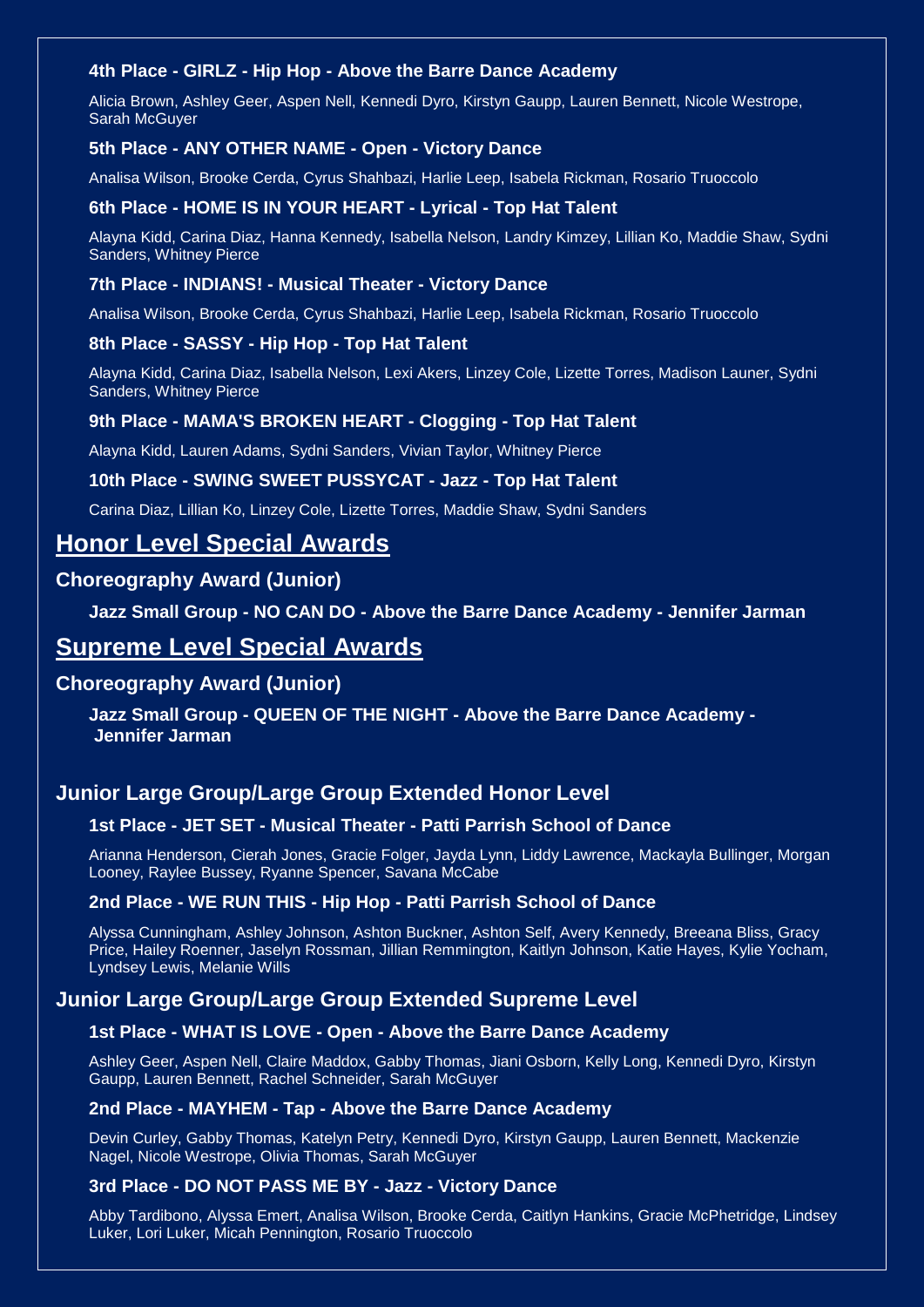#### **4th Place - I HATE MEN - Musical Theater - Above the Barre Dance Academy**

Alicia Brown, Ashley Geer, Aspen Nell, Claire Maddox, Gabby Thomas, Kennedi Dyro, Lauren Bennett, Meredith Rosenberg, Mia Barkyoumb, Nicole Westrope, Olivia Whitenack, Sarah McGuyer

#### **5th Place - GREASED LIGHTNING - Jazz - Top Hat Talent**

Jayden Hall, Lauren Adams, Linzey Cole, Lizette Torres, Lizzy Dill, Lyla Baker, Madison Launer, Marah Ream, Reagan Aduddell, Shelbi Cook, Sydnee Michael, Vivian Taylor

#### **6th Place - IN THE AIR - Lyrical - Extension Dance Academy**

Allison Serafin, Cheryl Butcher, Chloe Rhoads, Jude Crow, Lindsay Petitt, Makenzie McCormick, Rachel Atherton, Roberta Smilnak, Samantha Hughes, Sydney Wyre, Taylor Butcher, Zlatina Hristova

#### **7th Place - NEVER GROW UP - Lyrical - Top Hat Talent**

Jayden Hall, Lauren Adams, Linzey Cole, Lizette Torres, Lizzy Dill, Lyla Baker, Madison Launer, Marah Ream, Reagan Aduddell, Shelbi Cook, Sydnee Michael, Vivian Taylor

#### **8th Place - NANTES - Contemporary - Top Hat Talent**

Alayna Kidd, Ashton Chamberlain, Avery Pierce, Bella Baker, Brooklynn Hoehne, Carina Diaz, Cassidy Lee, Landry Kimzey, Lillian Ko, Lyla Baker, Maddie Shaw, Shelbi Cook, Vivian Taylor, Whitney Pierce

# **Junior Line/Line Extended/Production Supreme Level**

#### **1st Place - LOVE - Jazz - Above the Barre Dance Academy**

Alicia Brown, Ashley Geer, Aspen Nell, Britney Little, Cambrie Larsen, Claire Maddox, Devin Curley, Ella Robinson, Gabby Thomas, Jillian Kiefer, Jordan Schneider, Katelyn Petry, Kennedi Dyro, Kirstyn Gaupp, Lauren Bennett, Mckinlee Dyro, Meredith Rosenberg, Mia Barkyoumb, Nicole Westrope, Olivia Chrisman, Olivia Thomas, Olivia Whitenack, Rachel Schneider, Sarah McGuyer

#### **2nd Place - HOLIDAY INN - Production - Victory Dance**

Abby Tardibono, Alaiyah Keller, Alyssa Emert, Analisa Wilson, Ashley Teter, Baizan Danielle, Becca Cummins, Brooke Cerda, Caitlyn Hankins, Chloe Stevenson, Cyrus Shahbazi, Danielle Baizan, Destiny Nix, Gracie McPhetridge, Hannah Miller, Harlie Leep, Harly Dumas, Hayley Wells, Jessica Harkins, Karen Ortiz, Keller Alaiyah, Lilly Grace Tardibono, Lily Overholt, Lindsey Luker, Logan Gassett, Lori Luker, Micah Pennington, Olivia Tardibono, Rachael Dickson, Raelynn Keith, Rosario Truoccolo, Samantha Parker, Sophia Tardibono

#### **3rd Place - GREEN EGGS & HAM - Musical Theater - Top Hat Talent**

Alayna Kidd, Cailey Carson, Carina Diaz, Hanna Kennedy, Isabella Nelson, Jayden Hall, Landry Kimzey, Lauren Adams, Lexi Akers, Lillian Ko, Linzey Cole, Lizzy Dill, Lyla Baker, Madison Launer, Marah Ream, Reagan Aduddell, Shelbi Cook, Skylar Wiggins, Sydnee Kirchhoff, Sydnee Michael, Sydni Sanders, Whitney **Pierce** 

# **Junior Line/Line Extended/Production Honor Level**

#### **1st Place - BASEBALL FEVER - Production - Patti Parrish School of Dance**

Alexis Lewis, Alyssa Cunningham, Amiya Perritt, Ashley Johnson, Ashton Buckner, Ashton Self, Avery Kennedy, Blair Poteet, Breeana Bliss, Bryce Lowry, Christina Clark, Cierah Jones, Gracie Folger, Gracy Price, Hailey Roenner, Jaselyn Rossman, Jillian Remmington, Jimmi Antonucci, Kaitlyn Johnson, Katelyn Pggemeyer, Katie Hayes, Kaylee Nickell, Kylie Yocham, Lyndsey Lewis, Maddie Braswell, Maddy Bonilla, Madelyn Cunningham, Melanie Wills, Molly Poteet, Remi Campbell

# **Honor Level Special Awards**

# **Choreography Award (Junior)**

**Production Production - BASEBALL FEVER - Patti Parrish School of Dance - Marcie Willis**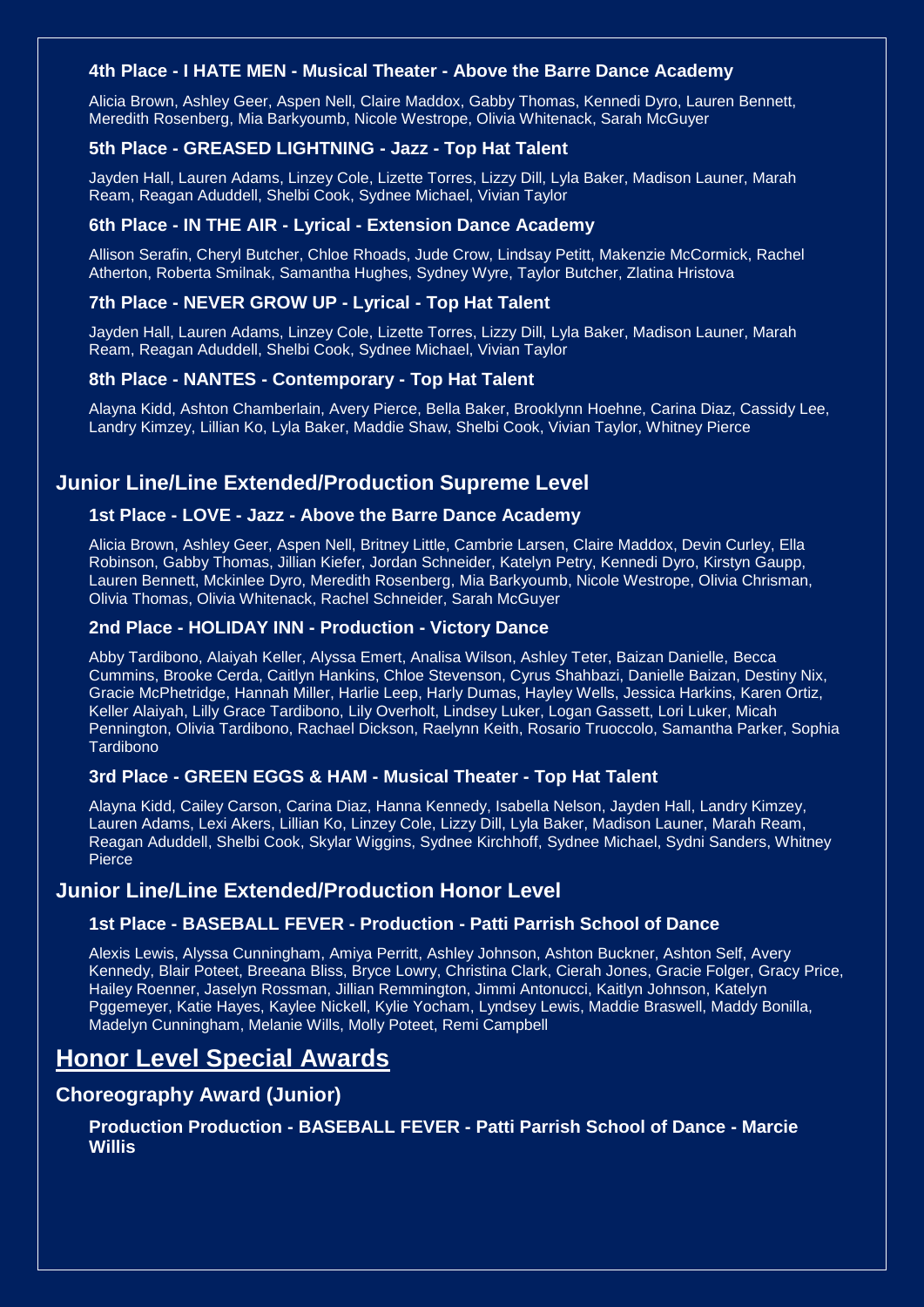# **Supreme Level Special Awards**

# **Choreography Award (Junior)**

**Jazz Line - LOVE - Above the Barre Dance Academy - Valerie Elazequi**

# **Teen Duet/Trios Honor Level**

**1st Place - WEDDING SAMBA - Musical Theater - Top Hat Talent** Cassidy Spotts, Chloe Mitchum **2nd Place - JET SET - Musical Theater - Top Hat Talent**

Kamary Cole, Lauren Johnson, Lauren Slane

#### **Teen Duet/Trios Supreme Level**

**1st Place - ROCK YO HIPS - Hip Hop - Above the Barre Dance Academy** Jade Osborn, Jiani Osborn

**2nd Place - BITES THE DUST - Jazz - Above the Barre Dance Academy**

Gabby Thomas, Katelyn Petry, Kennedi Dyro

**3rd Place - A COUPLE OF SWELLS - Musical Theater - Victory Dance**

Abby Tardibono, Gracie McPhetridge

#### **4th Place - BE STILL - Lyrical - Victory Dance**

Olivia Tardibono, Raelynn Keith

#### **5th Place - THE RIOT'S GONE - Contemporary - Top Hat Talent**

Kaitlyn Tinsley, Kayla Tinsley

# **6th Place - TWO STEP - Clogging - Top Hat Talent**

Alayna Kidd, Alyssa Laronde

#### **7th Place - WHERE YOU BELONG - Lyrical - Top Hat Talent**

Olivia Nix, Sarah Corn

#### **8th Place - THE SCIENTIST - Acro/Gym - Extension Dance Academy**

Allison Serafin, Lindsay Petitt

#### **9th Place - SAIL - Contemporary - Top Hat Talent**

Emily Newman, Rachael Overton

#### **10th Place - NEW ATTITUDE - Jazz - Top Hat Talent**

Isabella Nelson, Tressena Corder

# **Teen Small Group/Small Group Extended Honor Level**

#### **1st Place - ON A CLOUD - Jazz - Above the Barre Dance Academy**

Alicia Brown, Devin Curley, Katelyn Petry, Kennedi Dyro, Meredith Rosenberg, Rachel Schneider, Sarah **McGuyer** 

#### **2nd Place - THE LORD'S PRAYER - Open - Victory Dance**

Alyssa Emert, Destiny Nix, Lindsey Luker, Lori Luker, Micah Pennington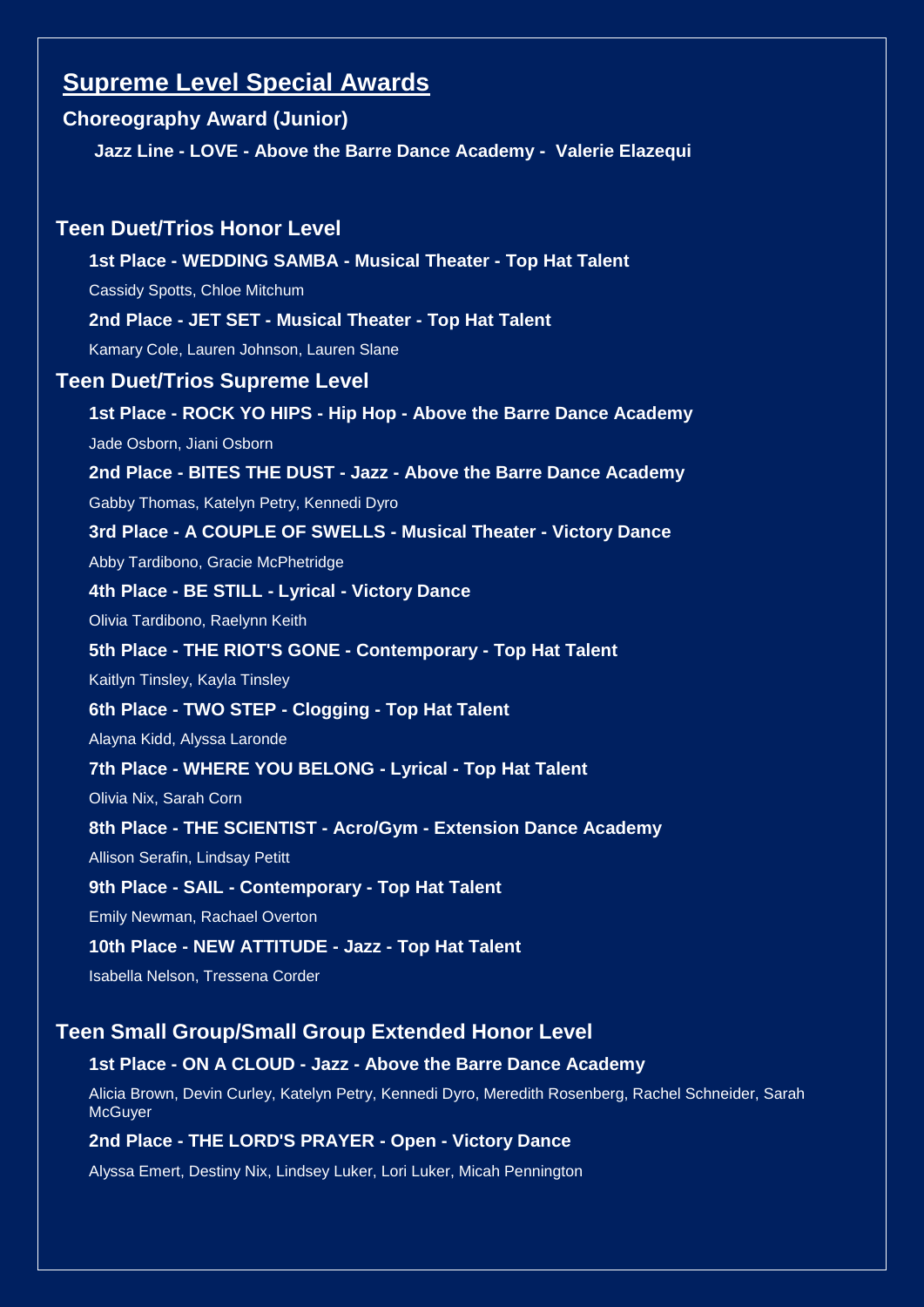# **Teen Small Group/Small Group Extended Supreme Level**

#### **1st Place - SWEET CHARIOT - Modern - Above the Barre Dance Academy**

Destane Doughty, Jade Osborn, Jiani Osborn, Kelly Long, Koree Case, Lilyanna Riederer, Sarah Glass

#### **2nd Place - LIBERTANGO - Open - Above the Barre Dance Academy**

Ashleigh Koenig, Destane Doughty, Jade Osborn, Jiani Osborn, Kylee Winters, Lilyanna Riederer

#### **3rd Place - BURLESQUE - Tap - Above the Barre Dance Academy**

Jade Osborn, Jiani Osborn, Kelly Long, Koree Case, Sydney Poteet

#### **4th Place - VIVA LE SWING - Jazz - Above the Barre Dance Academy**

Claire Freeman, Danielle Palomino, Devin Curley, Gabby Thomas, Hannah Budreau, Mackenzie Nagel, Sarah McGuyer

#### **5th Place - US - Contemporary - Above the Barre Dance Academy**

Devin Curley, Gabby Thomas, Katelyn Petry, Kennedi Dyro, Mackenzie Nagel, Sarah McGuyer

#### **6th Place - TRY A LITTLE TENDERNESS - Jazz - Top Hat Talent**

Brooklyn Henry, Kaitlyn Tinsley, Kayla Tinsley, Kaylee Erickson, McKenna Mitchell, Rylee Aduddell, Sarah Corn, Taylor Kappel

#### **7th Place - HANGING ON - Open - Above the Barre Dance Academy**

Alicia Brown, Devin Curley, Gabby Thomas, Katelyn Petry, Kennedi Dyro, Mackenzie Nagel, Meredith Rosenberg, Rachel Schneider, Sarah McGuyer

#### **8th Place - WALLFLOWER - Musical Theater - Top Hat Talent**

Alyssa Laronde, Bella Baker, Brianne Adams, Brooklynn Hoehne, Hanna Kennedy, Lauren Adams, Linzey Cole

#### **9th Place - CELEBRATE! - Hip Hop - Victory Dance**

Analisa Wilson, Brooke Cerda, Chloe Stevenson, Cyrus Shahbazi, Hayley Wells, Rachael Dickson

#### **10th Place - WINGS - Jazz - Top Hat Talent**

Emily Newman, Jordan Stecklow, Kaitlyn Tinsley, Katy Schwarz, Kayla Tinsley, Maggie Wilson, McKenna Mitchell, Olivia Nix, Sarah Corn

# **Honor Level Special Awards**

#### **Choreography Award (Teen)**

**Jazz Small Group - ON A CLOUD - Above the Barre Dance Academy - Jennifer Jarman**

# **Supreme Level Special Awards**

#### **Choreography Award (Teen)**

**Modern Small Group - SWEET CHARIOT - Above the Barre Dance Academy - Jennifer Jarman**

# **Teen Large Group/Large Group Extended Honor Level**

#### **1st Place - MOVE - Hip Hop - Top Hat Talent**

Ella Trumbly, Erika Paz, Kansas Mansker, Karsyn Scruggs, Katy Mendoza, Klowie Lard, Kobe Looper, Macy Hodges, Madeline Smith, Maelyn Smith, Mary-Grace McNutt, Reece Watson, Ryan Laronde, Ryan Taylor, Samira Hollar, Sarah Wood, Sydney Anderson-Cullum

#### **2nd Place - THAT MAN - Jazz - Top Hat Talent**

Ashton Brum, Danielle Calhoun, Danielle Thompson, Erika Paz, Kamary Cole, Karsyn Scruggs, Katy Mendoza, Kaylen Storts, Kennedy Mackerelle, Kobe Looper, Lauren Johnson, Lauren Slane, Macy Hodges, Madeline Smith, Tamia Berry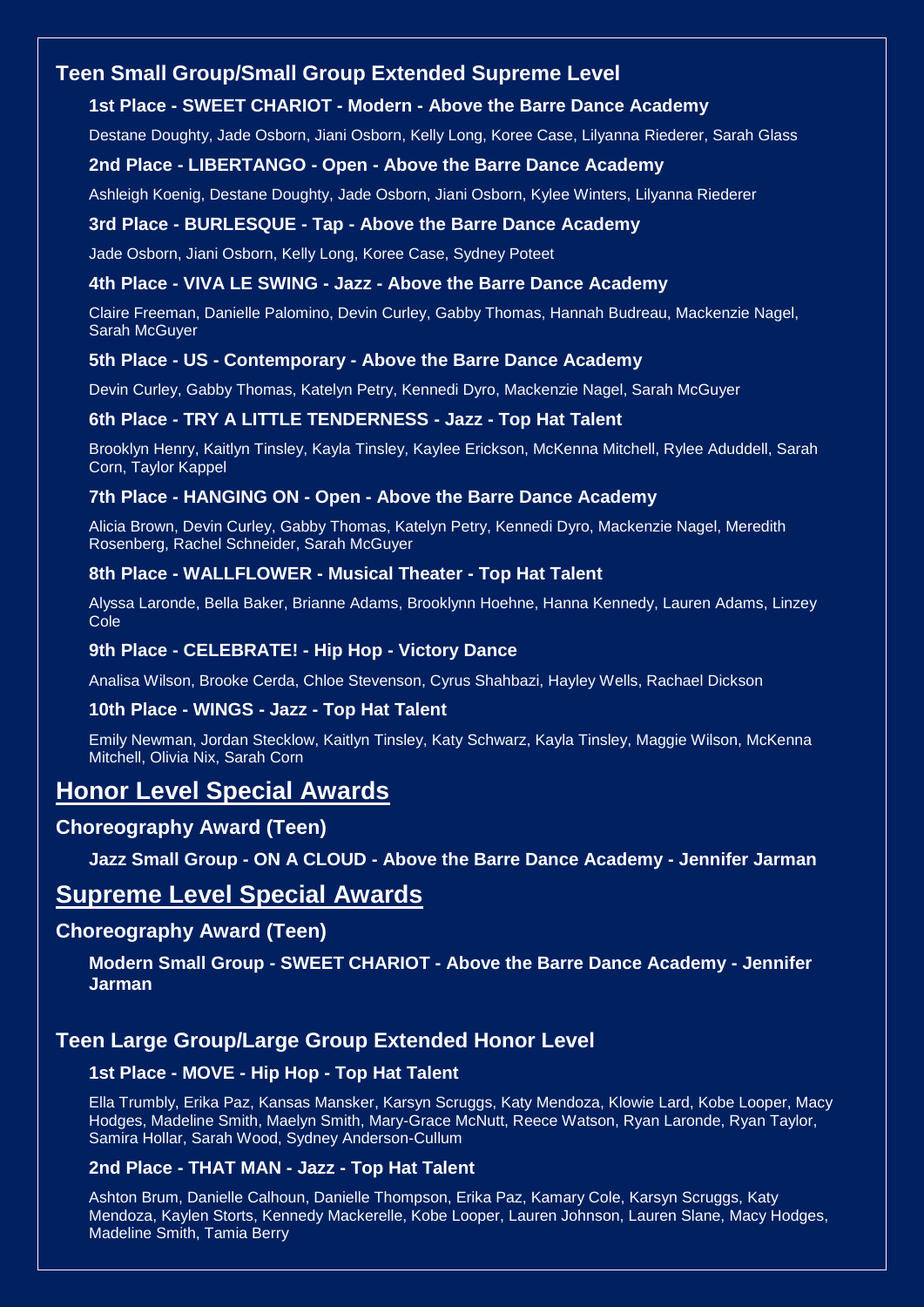# **Teen Large Group/Large Group Extended Supreme Level**

#### **1st Place - SLOW ME DOWN - Contemporary - Top Hat Talent**

Ashton Chamberlain, Bella Baker, Cassidy Lee, Elisabeth Glass, Emily Newman, Haylee Erickson, Jordan Stecklow, Kaitlyn Tinsley, Katy Schwarz, Kayla Tinsley, Maggie Wilson, Olivia Nix, Rachael Overton, Rylee Aduddell

#### **2nd Place - I SHALL NOT WALK ALONE - Lyrical - Victory Dance**

Abby Tardibono, Becca Cummins, Caitlyn Hankins, Chloe Stevenson, Gracie McPhetridge, Harly Dumas, Hayley Wells, Jessica Harkins, Karen Ortiz, Olivia Tardibono, Rachael Dickson, Raelynn Keith, Riley McGrath

#### **3rd Place - MEMPHIS - Jazz - Top Hat Talent**

Ashton Chamberlain, Bella Baker, Cassidy Lee, Elisabeth Glass, Emily Newman, Haylee Erickson, Jordan Stecklow, Kaitlyn Tinsley, Katy Schwarz, Kayla Tinsley, Maggie Wilson, Olivia Nix, Rachael Overton, Rylee Aduddell

#### **4th Place - WERQUIN - Hip Hop - DMC Dance**

Ariesa Vallido-Migas, Ariston Wilson, Brianna Crawford, Chloe Smay, Emily Hooker, Hayden Mensah, Isabella Cox, Justina Pagan, Macy Overland, Madeline Mercer, Parker Boles, Reagan Savage, Tiffany **Menzer** 

#### **5th Place - HOW DO YOU LIKE ME NOW - Jazz - Top Hat Talent**

Alyssa Laronde, Alyssa Willetts, Avery Pierce, Bethany Edwards, Brooklynn Hoehne, Cassidy Lee, Elisabeth Glass, Haylee Erickson, Kalyssa Singleton, Katy Schwarz, Kayla Ham, Lauren Wilson-McGeough, Madison Bolton, Maggie Wilson, Rachael Overton

# **Teen Line/Line Extended/Production Supreme Level**

#### **1st Place - SPOOKTACULAR - Production - Above the Barre Dance Academy**

Alicia Brown, Anna Furst, Ashleigh Koenig, Ashley Geer, Aspen Nell, Britney Little, Brooke Penn, Cambrie Larsen, Claire Freeman, Claire Maddox, Danielle Palomino, Destane Doughty, Devin Curley, Ella Robinson, Ellie Hill, Gabby Thomas, Hannah Budreau, Jade Osborn, Jaise Osborn, Jiani Osborn, Jillian Kiefer, Jordan Schneider, Katelyn Petry, Kelly Long, Kelsey Nagel, Kennedi Dyro, Kirstyn Gaupp, Koree Case, Kristie Kellerman, Kylee Winters, Lauren Baumert, Lauren Bennett, Lexcee Oddo, Lilyanna Riederer, Lincoln Tyler, Lindsey Hailes, Mackenzie Nagel, Mariana Kesovija, Mckinlee Dyro, Megan Bartolac, Meredith Rosenberg, Mia Barkyoumb, Nicole Westrope, Olivia Chrisman, Olivia Thomas, Olivia Whitenack, Rachel Schneider, Raquel Mayo, Sarah Glass, Sarah Mayerle, Sarah McGuyer, Sarah Smith, Sydney Poteet

#### **2nd Place - JOCK JAMS - Production - Top Hat Talent**

Adisen Diaz, Adison Newman, Alayna Kidd, Alyssa Laronde, Alyssa Willetts, April Richardson, Ashton Chamberlain, Autumn Rodriguez, Ava Mitro, Avery Pierce, Bella Baker, Bethany Edwards, Brianne Adams, Brooklyn Henry, Brooklynn Hoehne, Cailey Carson, Carina Diaz, Caroline Smith, Cassidy Lee, Chloe Day, Danielle Thompson, Elisabeth Glass, Ella Echols, Emily Dunford, Emily Newman, Erica Welch, Halea Owens, Hallie Shaw, Hanna Kennedy, Haylee Erickson, Isabella Nelson, Jayden Hall, Jillian Buxton, Jordan Stecklow, Kaila Cramer, Kaitlyn Tinsley, Kalyssa Singleton, Kamryn Flynt, Katy Schwarz, Kayla Ham, Kayla Tinsley, Kaylee Erickson, Landry Kimzey, Lauren Adams, Lauren Wilson-McGeough, Lexi Akers, Lillian Ko, Linzey Cole, Lizette Torres, Lizzy Dill, Lyla Baker, Maddie Shaw, Madelynne Wall, Madison Bolton, Madison Launer, Maggie Wilson, Marah Ream, McKenna Mitchell, Neveah Knight, Olivia Nix, Rachael Overton, Reagan Aduddell, Reiley Menzie, Rylee Aduddell, Sarah Corn, Shelbi Cook, Skylar Wiggins, Sydnee Kirchhoff, Sydnee Michael, Sydni Sanders, Taylor Kappel, Vivian Taylor, Whitney Pierce

#### **3rd Place - A LITTLE PARTY - Jazz - DMC Dance**

Ariesa Vallido-Migas, Ariston Wilson, Ashlyn Hendon, Brianna Crawford, Brianna West, Chloe Smay, Emily Hooker, Hailey Modena, Hayden Mensah, Isabella Cox, Jordan Macmillan, Justina Pagan, Kasydee Molina, Mackenzie Fitzgerald, Macy Overland, Madeline Mercer, Mayce Johnson, Moriah McCoy, Natalie Crozier, Paige Barringer, Parker Boles, Rachael Wright, Reagan Savage, Shelbee Cunning, Tachana Graves, Tamia Colbert, Tiffany Menzer, Zoe Kalsu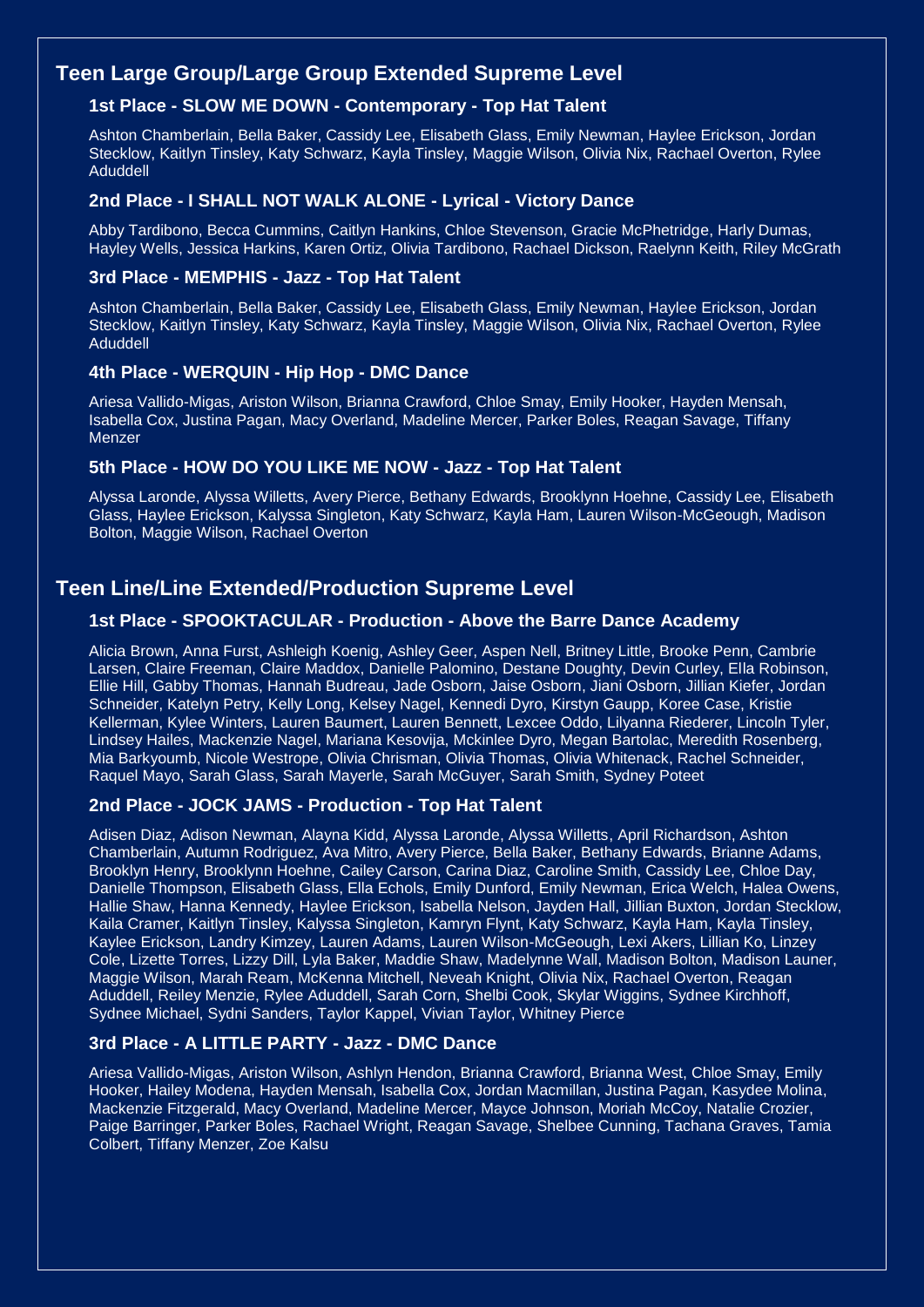### **4th Place - HEARTS A MESS - Contemporary - Top Hat Talent**

Alyssa Willetts, Autumn Rodriguez, Caroline Smith, Chloe Day, Elisabeth Glass, Emily Dunford, Emily Newman, Hallie Shaw, Jordan Stecklow, Kaila Cramer, Kaitlyn Tinsley, Kalyssa Singleton, Katy Schwarz, Kayla Ham, Kayla Tinsley, Kaylee Erickson, Madelynne Wall, Madison Bolton, McKenna Mitchell, Olivia Nix, Rachael Overton, Sarah Corn

#### **5th Place - HEY PACHUCO - Musical Theater - Top Hat Talent**

Ashton Chamberlain, Autumn Rodriguez, Avery Pierce, Bella Baker, Brianne Adams, Brooklynn Hoehne, Cassidy Lee, Emily Newman, Hallie Shaw, Haylee Erickson, Jordan Stecklow, Kaitlyn Tinsley, Katy Schwarz, Kayla Tinsley, Lizette Torres, Maddie Shaw, Maggie Wilson, Olivia Nix, Rachael Overton, Rylee Aduddell, Vivian Taylor

#### **6th Place - MIRACLE MAKER - Open - Victory Dance**

Abby Tardibono, Alaiyah Keller, Alyssa Emert, Analisa Wilson, Ashley Teter, Baizan Danielle, Becca Cummins, Brooke Cerda, Caitlyn Hankins, Chloe Stevenson, Cyrus Shahbazi, Danielle Baizan, Destiny Nix, Gracie McPhetridge, Harlie Leep, Harly Dumas, Hayley Wells, Jessica Harkins, Karen Ortiz, Keller Alaiyah, Lily Overholt, Lindsey Luker, Logan Gassett, Lori Luker, Micah Pennington, Olivia Tardibono, Rachael Dickson, Raelynn Keith, Rosario Truoccolo, Samantha Parker, Sophia Tardibono

### **Teen Line/Line Extended/Production Honor Level**

#### **1st Place - ANYTHING GOES - Production - Patti Parrish School of Dance**

Allison Hight, Andrea Wilson, Arianna Henderson, Bailey Bliss, Chaylin Hixon, Chloe Ryan, Christina French, Emily Reed, Jacalyn Honeywell, Jaycie Robinson, Jayda Lynn, Jeneva Lynn, Jenna Vavra, Jordan Stewart, Kassi Bock, Katelynn Brazeal, Keely Davis, Keyvie Troy, Laura French, Liddy Lawrence, Mackayla Bullinger, Morgan Looney, Naomi Petz, Priya Vandra, Rachel Greer, Raylee Bussey, Ryanne Spencer, Savana McCabe, Sierra Stephens, Taylor Nichols

# **Honor Level Special Awards**

#### **Choreography Award (Teen)**

**Production Production - ANYTHING GOES - Patti Parrish School of Dance - Marcie Willis**

# **Supreme Level Special Awards**

#### **The Judges Choice Award (Teen)**

**Production Production - JOCK JAMS - Top Hat Talent - Nikki Braun**

#### **Choreography Award (Teen)**

**Production Production - JOCK JAMS - Top Hat Talent - Nikki Braun**

#### **Senior Duet/Trios Honor Level**

#### **1st Place - ARMS - Lyrical - Top Hat Talent**

Kylie Sullivan, Mia Winfree

#### **Senior Duet/Trios Supreme Level**

#### **1st Place - I FEEL A SIN - Jazz - Above the Barre Dance Academy**

Jade Osborn, Koree Case, Kylee Winters

**2nd Place - HALLELUJAH - Lyrical - Top Hat Talent**

Caroline Smith, Kaila Cramer

#### **3rd Place - I WON'T LET YOU GO - Lyrical - Top Hat Talent**

April Richardson, Cassidy Lee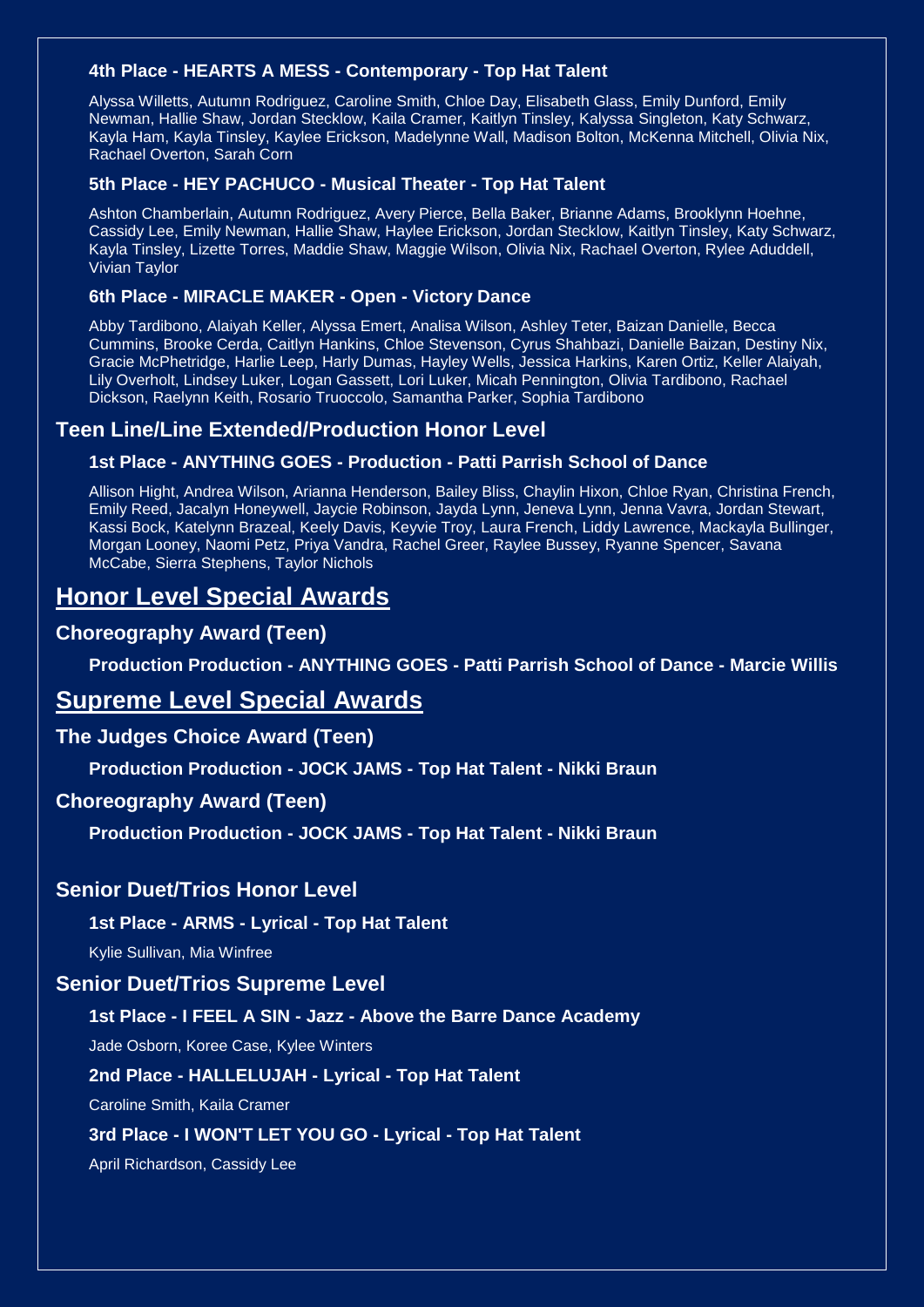# **Senior Small Group/Small Group Extended Honor Level**

# **1st Place - CONSEQUENCE OF SOUND - Contemporary - Patti Parrish School of Dance**

Allison Hight, Chloe Ryan, Emily Reed, Jordan Stewart, Kassi Bock, Keyvie Troy, Laura French, Sierra **Stephens** 

#### **2nd Place - ROYALS - Open - Top Hat Talent**

Cassidy Spotts, Chloe Mitchum, Kylie Sullivan, Mia Winfree

#### **3rd Place - SORT OF - Lyrical - Patti Parrish School of Dance**

Jeneva Lynn, Jenna Vavra, Katelynn Brazeal, Taylor Nichols

#### **4th Place - MEANT - Contemporary - Top Hat Talent**

Cassidy Spotts, Chloe Mitchum, Kylie Sullivan, Mia Winfree

### **Senior Small Group/Small Group Extended Supreme Level**

#### **1st Place - WITHDRAW MY MEMORY - Contemporary - Above the Barre Dance Academy**

Ashleigh Koenig, Jade Osborn, Jiani Osborn, Kelsey Nagel, Koree Case, Kylee Winters, Lexcee Oddo, Lindsey Hailes, Sarah Mayerle

#### **2nd Place - WOLVES - Extended Open - Above the Barre Dance Academy**

Ashleigh Koenig, Jade Osborn, Koree Case, Kylee Winters, Lexcee Oddo, Lindsey Hailes, Sarah Mayerle

#### **3rd Place - REFORMAT - Jazz - Above the Barre Dance Academy**

Ashleigh Koenig, Jade Osborn, Jiani Osborn, Koree Case, Kylee Winters, Lexcee Oddo, Lindsey Hailes, Sarah Mayerle

#### **4th Place - BITTER - Lyrical - Above the Barre Dance Academy**

Ashleigh Koenig, Jade Osborn, Jiani Osborn, Kelsey Nagel, Koree Case, Kylee Winters, Lindsey Hailes, Sarah Glass, Sarah Mayerle

#### **5th Place - CAN'T TAKE MY EYES OFF YOU - Open - Above the Barre Dance Academy**

Kelly Long, Kelsey Nagel, Kristie Kellerman, Megan Bartolac, Sarah Glass, Sarah Mayerle, Sydney Poteet

#### **6th Place - BIRD FLU - Jazz - Above the Barre Dance Academy**

Kelly Long, Kelsey Nagel, Kristie Kellerman, Megan Bartolac, Sarah Glass, Sydney Poteet

#### **7th Place - ONCE UPON A QUEEN - Open - Above the Barre Dance Academy**

Anna Furst, Claire Freeman, Danielle Palomino, Ellie Hill

#### **8th Place - COME AWAY TO THE WATER - Open - Above the Barre Dance Academy**

Anna Furst, Brooke Penn, Claire Freeman, Ellie Hill, Hannah Budreau, Lauren Baumert, Mackenzie Nagel, Mariana Kesovija, Raquel Mayo

#### **9th Place - CRAZY IN LOVE - Jazz - Top Hat Talent**

April Richardson, Brooklyn Henry, Caroline Smith, Emily Dunford, Erica Welch, Jillian Buxton, Kaila Cramer, Lauren Wilson-McGeough, Reiley Menzie

#### **10th Place - EARTHLY BURDENS - Open - Victory Dance**

Chloe Stevenson, Hayley Wells, Karen Ortiz, Olivia Tardibono, Rachael Dickson, Raelynn Keith

# **Senior Large Group/Large Group Extended Supreme Level**

#### **1st Place - CLOSE MY EYES - Open - Above the Barre Dance Academy**

Ashleigh Koenig, Jade Osborn, Jiani Osborn, Kelly Long, Kelsey Nagel, Koree Case, Kristie Kellerman, Kylee Winters, Lilyanna Riederer, Lindsey Hailes, Megan Bartolac, Sarah Glass, Sarah Mayerle, Sydney Poteet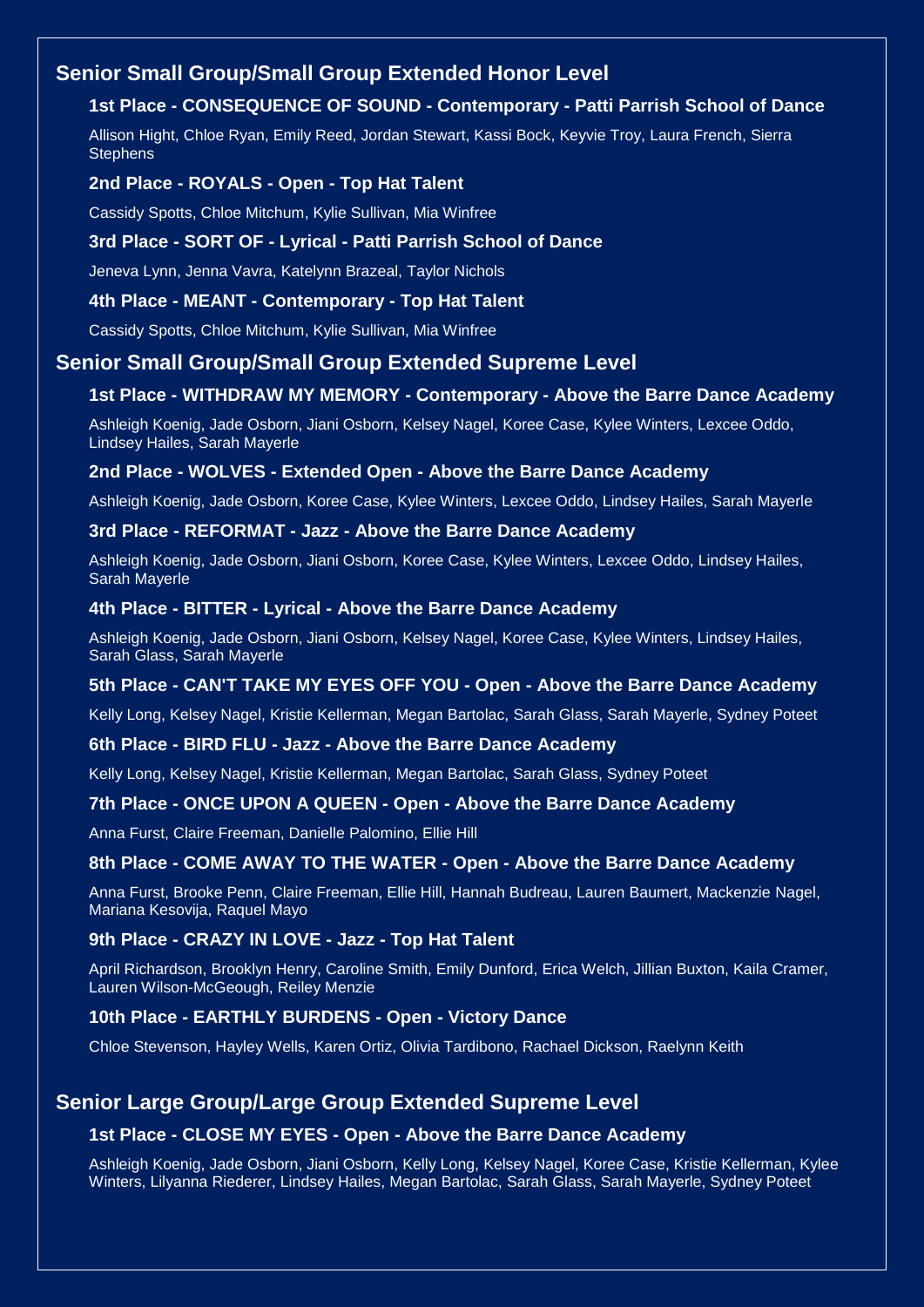#### **2nd Place - GO TO WORK - Hip Hop - Above the Barre Dance Academy**

Anna Furst, Ashleigh Koenig, Jade Osborn, Jiani Osborn, Kelsey Nagel, Koree Case, Kristie Kellerman, Kylee Winters, Lindsey Hailes, Megan Bartolac, Sydney Poteet

#### **3rd Place - RUMOR HAS IT - Jazz - Above the Barre Dance Academy**

Ashleigh Koenig, Jade Osborn, Jiani Osborn, Kelly Long, Koree Case, Kristie Kellerman, Kylee Winters, Lilyanna Riederer, Megan Bartolac, Sarah Glass, Sydney Poteet

#### **4th Place - SILVER SCREEN - Jazz - Top Hat Talent**

Alyssa Willetts, April Richardson, Brooklyn Henry, Caroline Smith, Emily Dunford, Erica Welch, Jillian Buxton, Kaila Cramer, Kalyssa Singleton, Kayla Ham, Kaylee Erickson, Lauren Wilson-McGeough, McKenna Mitchell, Reiley Menzie, Sarah Corn, Taylor Kappel

#### **5th Place - MAN'S WORLD - Lyrical - Top Hat Talent**

Alyssa Willetts, April Richardson, Brooklyn Henry, Caroline Smith, Emily Dunford, Erica Welch, Jillian Buxton, Kaila Cramer, Kalyssa Singleton, Kayla Ham, Kaylee Erickson, Lauren Wilson-McGeough, McKenna Mitchell, Reiley Menzie, Sarah Corn, Taylor Kappel

#### **6th Place - BANJI - Hip Hop - DMC Dance**

Brianna Crawford, Brianna West, Emily Hooker, Hailey Modena, Jordan Macmillan, Kasydee Molina, Macy Overland, Mayce Johnson, Natalie Crozier, Paige Barringer, Rachael Wright, Tachana Graves, Tamia Colbert, Tiffany Menzer

#### **7th Place - THIS IS WHAT MAKES US GIRLS - Lyrical - DMC Dance**

Brianna Crawford, Brianna West, Emily Hooker, Hailey Modena, Jordan Macmillan, Kasydee Molina, Macy Overland, Mayce Johnson, Moriah McCoy, Natalie Crozier, Rachael Wright, Tachana Graves, Tamia Colbert, Tiffany Menzer

# **Supreme Level Special Awards**

# **Choreography Award (Senior)**

**Open Large Group - CLOSE MY EYES - Above the Barre Dance Academy - Kelly Brunk**

# **Senior Line/Line Extended/Production Supreme Level**

#### **1st Place - WILL I AM - Jazz - Above the Barre Dance Academy**

Anna Furst, Ashleigh Koenig, Brooke Penn, Claire Freeman, Danielle Palomino, Destane Doughty, Ellie Hill, Hannah Budreau, Jade Osborn, Jiani Osborn, Kelly Long, Kelsey Nagel, Koree Case, Kristie Kellerman, Kylee Winters, Lauren Baumert, Lexcee Oddo, Lilyanna Riederer, Lindsey Hailes, Mackenzie Nagel, Mariana Kesovija, Megan Bartolac, Raquel Mayo, Sarah Glass, Sarah Mayerle, Sarah Smith, Sydney Poteet

#### **2nd Place - THIS JOINT'S A JUMPIN' - Musical Theater - Top Hat Talent**

Alyssa Laronde, Alyssa Willetts, April Richardson, Bethany Edwards, Brooklyn Henry, Caroline Smith, Chloe Day, Elisabeth Glass, Emily Dunford, Erica Welch, Jillian Buxton, Kaila Cramer, Kalyssa Singleton, Kayla Ham, Kaylee Erickson, Lauren Wilson-McGeough, Madelynne Wall, Madison Bolton, McKenna Mitchell, Reiley Menzie, Sarah Corn, Taylor Kappel

*On behalf of the entire staff of Tribute, I would like to thank all of the teachers and dancers for sharing your love of dance with us in Tulsa. Thank you for supporting Tribute National Talent and we look forward to seeing you in the future.*